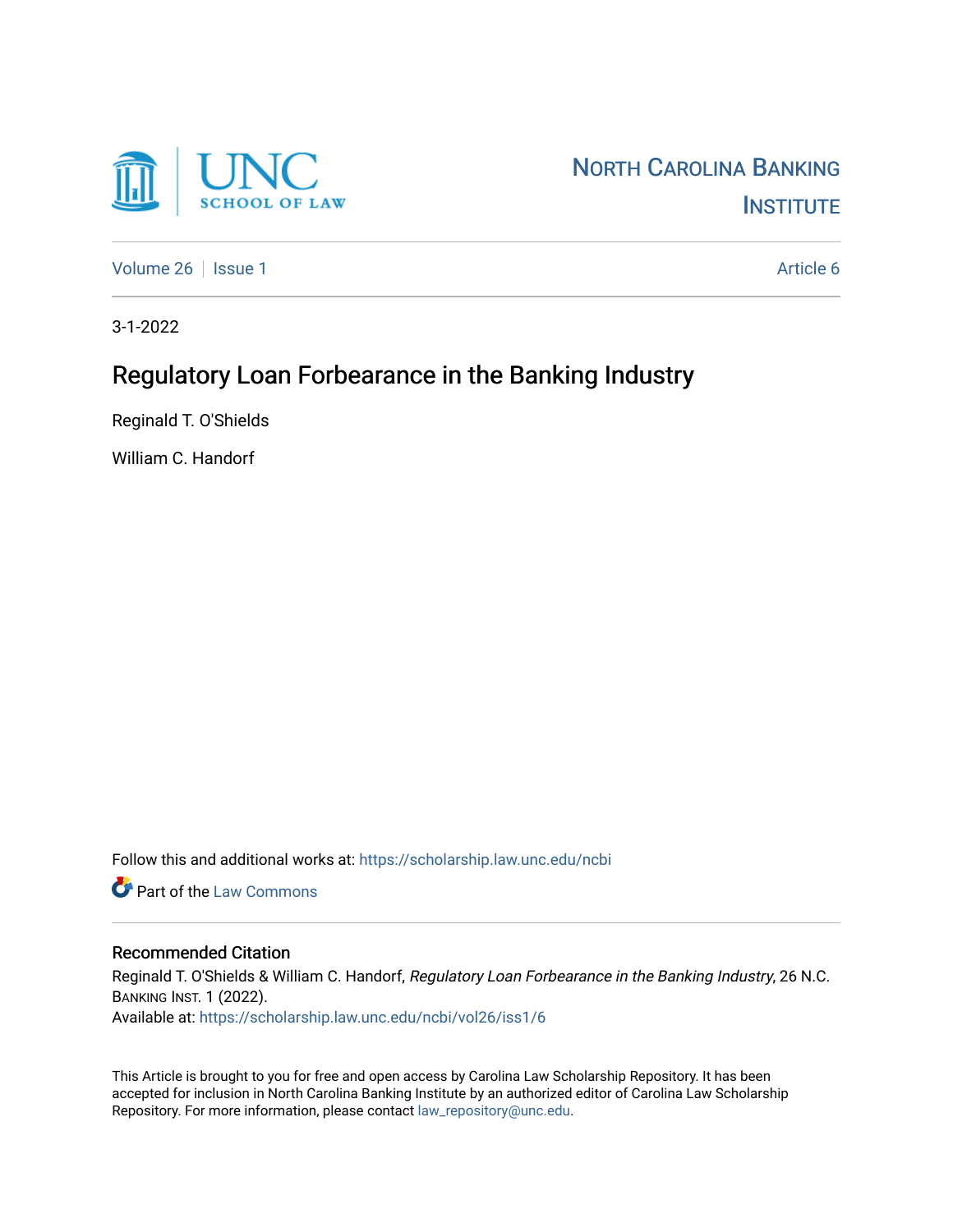# **Regulatory Loan Forbearance in the Banking Industry**

WILLIAM C. HANDORF & REGINALD T. O'SHIELDS<sup>\*</sup>

*The Coronavirus Aid, Relief, and Economic Security Act ("CARES Act") signed into law in 2020 responded to the loss of personal income and business sales due to the COVID-19 pandemic. The CARES Act not only provided massive federal support to businesses and individuals affected by the devastating pandemic, it also allowed affected borrowers with federally-backed mortgages to request forbearance related to paying contractual loan obligations. While not covered directly by the CARES Act, many borrowers of non-federally guaranteed mortgages have also been offered comparable forbearance options. By evaluating alternative resolutions of forbearance for residential mortgage loans, we assess the likely success of the CARES Act for the industry's most important asset class. Statutory and regulatory forbearance in the period from 1980–1994 likely exacerbated and prolonged the economic difficulties experienced during that time. Between 1995 and mid-2020, however, the Federal Deposit Insurance Corporation provided regulatory relief over 200 times in Financial Institution Letters when it responded to short-term, non-financially driven events such as natural disasters. The majority of these programs related to regulatory forbearance were temporary in nature and achieved their objective of supporting communities in a time of need. This article analyzes the CARES Act mortgage forbearance for borrowers and concludes that its impact on bank solvency will likely be minimal, except in the case of banks providing forbearance for more than six months to high-interest rate residential mortgagors with an elevated loan-to-value* 

<sup>\*</sup> William C. Handorf, Ph.D. is a professor of finance, real estate, and banking with the George Washington University's School of Business. In addition to his academic duties, he serves as an independent director with the Federal Home Loan Bank of Atlanta. Reginald T. O'Shields is Executive Vice President and General Counsel of the Federal Home Loan Bank of Atlanta. The authors would like to thank William Shaw and Adrienne Brown for their valuable comments and contributions to this paper. All opinions expressed in this article are solely those of its authors, and do not express the opinions of the Federal Home Loan Bank of Atlanta, or any of its other officers or directors or the Federal Home Loan Bank System.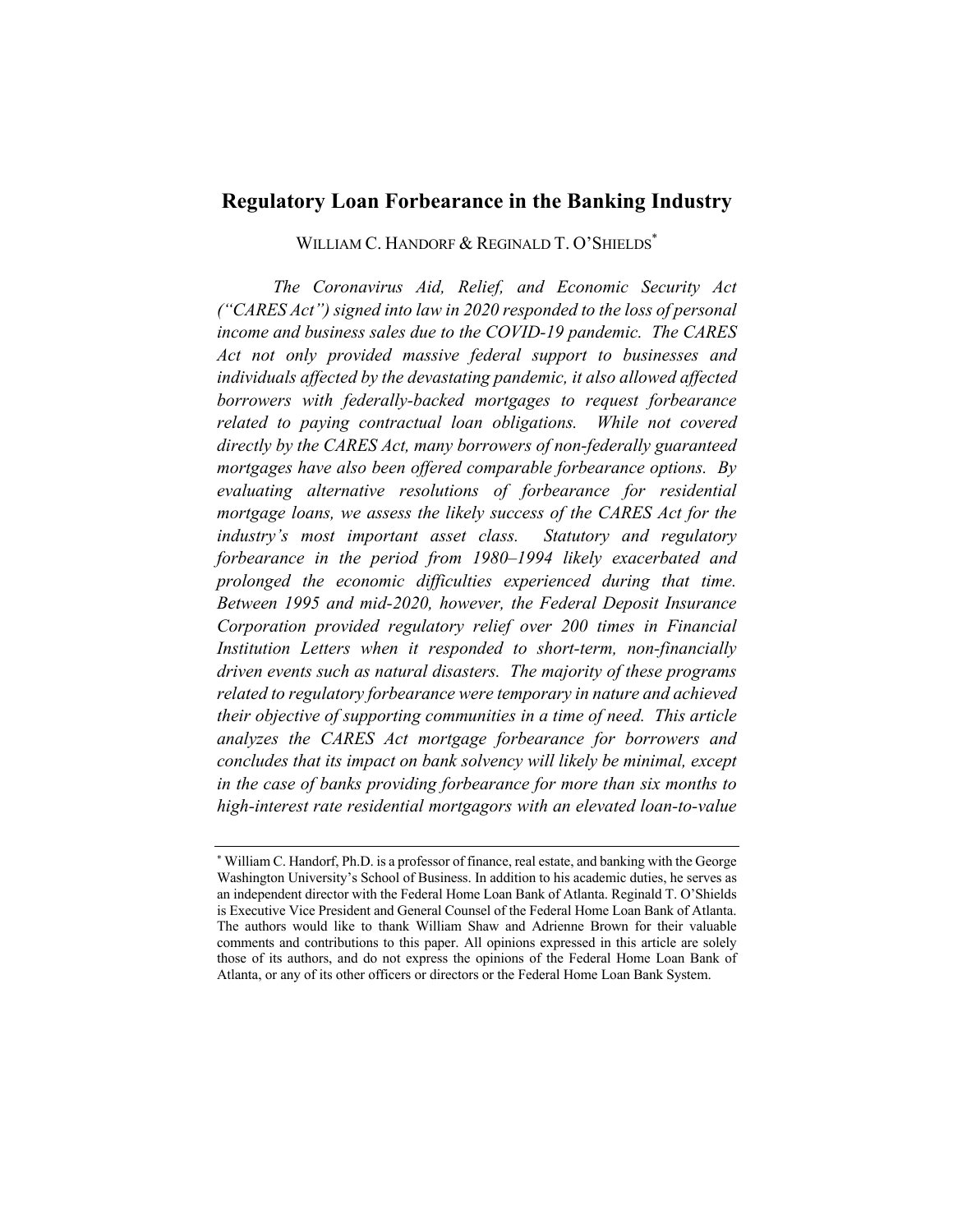*ratio and a marginal credit history. These mortgage loans are most at risk of incurring losses for banks from troubled debt restructurings and are more similar to the legislative and regulatory actions taken between 1980–1994 that resulted in a substantial number of financial institution failures. In the case of the CARES Act mortgage forbearance, bank losses will be mitigated by nationwide home value appreciation and very low interest rates that facilitate refinancing of loan balances that were inflated by the capitalization of missed payments during the forbearance period.*

#### I. INTRODUCTION

 Commercial banks are viewed as a special sector and normally subject to close scrutiny and tight regulation by applicable state and federal regulatory agencies, such as the Federal Reserve System, the Federal Deposit Insurance Corporation ("FDIC"), and the Office of the Comptroller of the Currency ("OCC"). The justifications for this wideranging federal regulatory authority include limiting the issuance of bank charters, providing access to the Federal Reserve's discount window and FDIC deposit insurance, containing systemic risk, and ensuring that social and community needs are met in a fair and equitable manner.<sup>1</sup> Banks offer financial services and provide a source of credit for consumers, businesses, and municipalities critical to supporting sustainable economic growth. Yet, historically, banks periodically fail in preventable and predictable waves. As a result of these failures, banks often incur substantial public and private costs to protect insured depositors and preclude a widespread collapse of the industry.

 Banks fail, by definition, because capital ratios decline well below levels that regulatory authorities deem necessary to support risk and remain a safe and sound institution. Capital ratios are typically depleted when banks pursue a strategy of quick growth funded by shortterm, non-core liabilities invested in high-yield, risky loans and

<sup>1.</sup> William C. Handorf, Reggie O'Shields, & Andrew Richardson, *An Examination of the Factors Influencing the Enactment of Banking Legislation and Regulation: Evidence from Fifty Years of Banking Laws and Twenty-Five Years of Regulation*, 24 N.C. BANKING INST. 93, 94 (2020).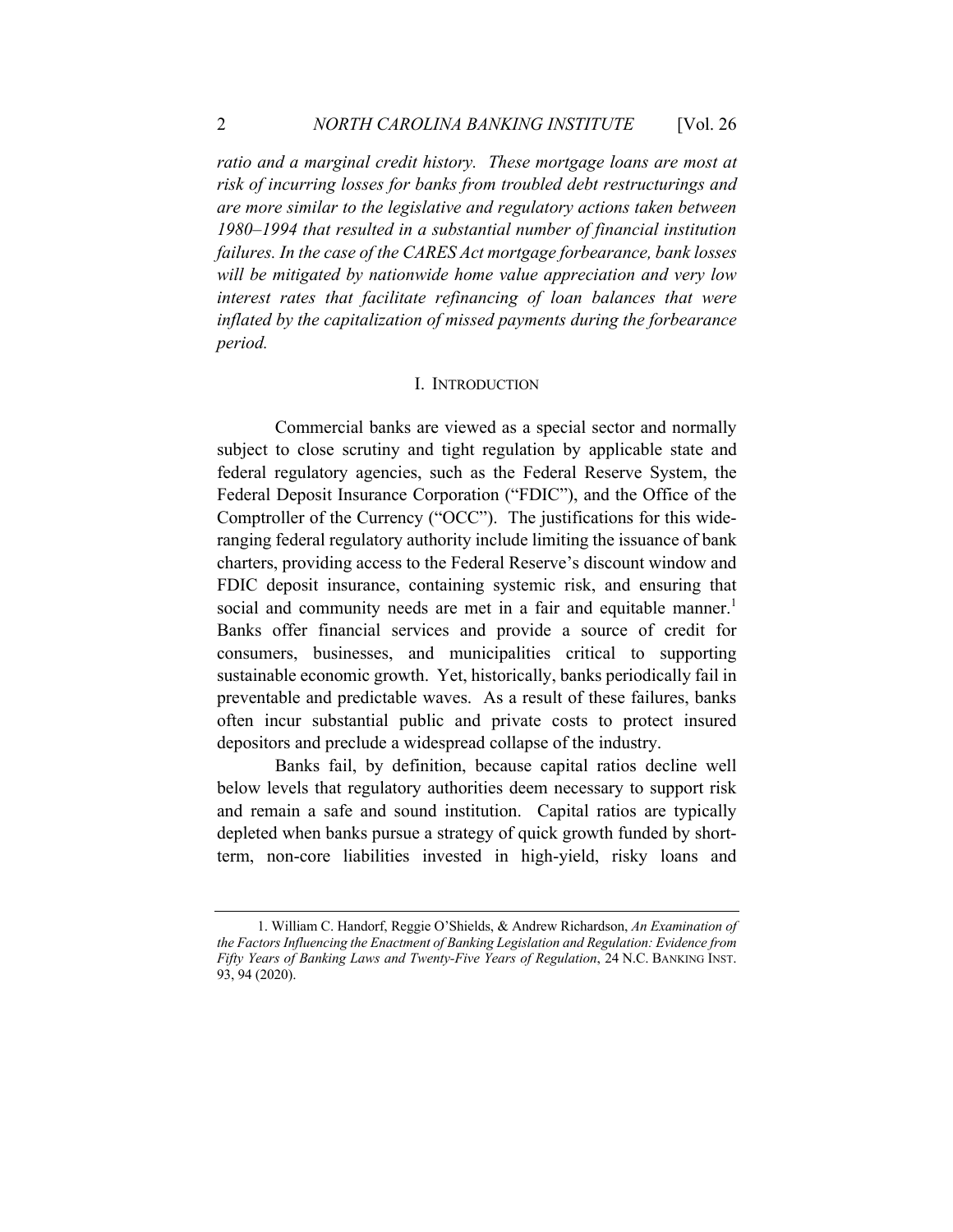securities.<sup>2</sup> Unexpectedly large losses not earlier projected within a nondiversified portfolio places subsequent pressure on earnings and capital. In this way, quick growth and high-yield are leading indicators of risk. Liquidity problems arise once loan losses are sufficient to deplete capital and often precede a supervisory merger or liquidation.

Operating losses, low capital, substandard asset quality, strained liquidity, and poor risk management all contribute to bank failure. Often, these metrics are triggered by the poor decisions of executive management and inadequate attention to risk by the board of directors.<sup>3</sup> A failing bank invariably has not established an allowance for loan losses or reserves sufficient to cover subsequent loan losses. However, regulators periodically relax strict accounting and regulatory rules to allow banks to offer forbearance and other accommodations to borrowers. On occasion, regulators also limit increases in loan loss reserves to bolster the ability of banks to survive a temporary regional or even national economic downturn, and better meet the financial needs of their communities when devastated by natural disasters or other periodic calamities.

The Coronavirus Aid, Relief, and Economic Security Act ("CARES Act"), $4$  overwhelmingly passed by Congress and signed into law by President Trump on March 27, 2020, responded to the widespread loss of personal income and business sales due to the COVID-19 pandemic. The CARES Act not only provided \$2.2 trillion in federal support to businesses and consumers affected by the devastating pandemic, but it also allowed affected borrowers of federally-guaranteed mortgages to request forbearance related to paying contractual loan

<sup>2.</sup> *See* Charles W. Calomiris, *Banking Crises Yesterday and Today*, 17 FIN. HIST. REV. 3, 9–11(2010) (exploring the history of bank failures and identifying the factors that contribute to banking crises).

<sup>3.</sup> *See* Richard J. Parsons, *Banks Should Reject More Board Candidates*, AM. BANKER (Oct. 19, 2012, 1:44 PM), https://www.americanbanker.com/opinion/banks-should-rejectmore-board-candidates [https://perma.cc/U8SL-PF7S] ("The director selection model for too many U.S. banks does not reflect the industry's risk profile . . . ."); KIRSTEN GRIND, THE LOST BANK: THE STORY OF WASHINGTON MUTUAL–THE BIGGEST BANK FAILURE IN AMERICAN HISTORY (Simon & Schuster, 2012) (detailing the mismanagement of one of the nation's largest mortgage lenders in the lead up to the Great Recession of 2008).

<sup>4.</sup> Coronavirus Aid, Relief, and Economic Security Act ("CARES Act"), 15 U.S.C.A. §9001 (West 2022).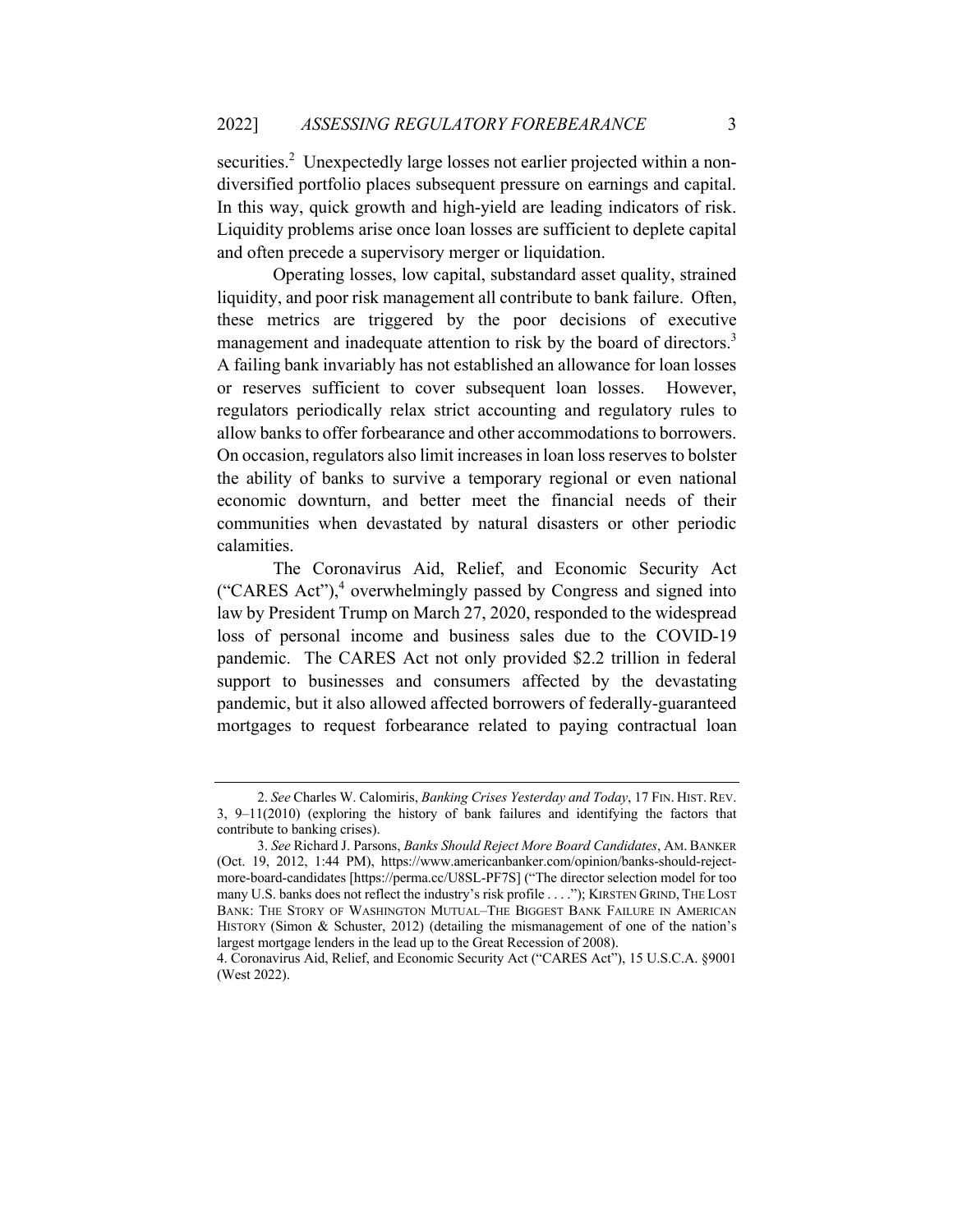obligations.<sup>5</sup> Many borrowers of non-federally guaranteed mortgages have also been offered comparable forbearance options. The term "forbearance" specifies patience as lenders refrain from enforcing obligations due.<sup>6</sup> Under the CARES Act, residential mortgagors unable to honor contractual monthly mortgage payments due to financial difficulties caused by the COVID-19 pandemic were able to request and receive relief for up to eighteen months. However, these missed payments must ultimately be repaid. Whether and how these amounts are repaid will determine the long-term effect of forbearance on bank solvency.

When forbearance ends, mortgage loans must be restructured so that the missed payments may be made up. This restructuring may be considered a Troubled Debt Restructuring ("TDR"),<sup>7</sup> which customarily triggers increased capital requirements, operating losses, and could even lead to a bank failure if the bank's loan portfolio is sizable and significantly impaired. Section 4013 of the CARES Act also provides banks temporary relief from certain normal accounting guidance on when

<sup>5.</sup> CARES Act § 4022(a), (b), (c)(1), 15 U.S.C.A. § §9056(a), (b), (c)(1) (2022); *see also* Ashley Carpenter et al., *Highlights of the CARES Act*, 27 HEADS UP (Deloitte & Touche LLP), Sept. 18, 2020, at 1, 37, https://dart.deloitte.com/USDART/home/publications/deloitte/heads-up/2020/highlightscares-act [https://perma.cc/W3EL-7V79] (explaining the foreclosure moratorium and forbearance offered under the CARES Act); *CARES Act Mortgage Forbearance: What You Need to Know*, CONSUMER FIN. PROT. BUREAU, https://www.consumerfinance.gov/coronavirus/mortgage-and-housing-assistance/cares-actmortgage-forbearance-what-you-need-know/ [https://perma.cc/GG2M-YXGE] (last visited Feb. 1, 2022) (presenting forbearance as an option for those struggling to make mortgage payments due to the COVID-19 pandemic).

<sup>6.</sup> *See, e.g.*, *Forbearance*, MERRIAM-WEBSTER, https://www.merriamwebster.com/dictionary/forbearance [https://perma.cc/6QT7-HVL8] (last visited Feb. 1, 2022) (defining forbearance as "a refraining from the enforcement of something," such as debt, a right, or obligation that is due).

<sup>7.</sup> A TDR occurs if a debtor is experiencing financial difficulties and the creditor has granted a concession. *See* FED. DEPOSIT INS. CORP., SUPERVISORY INSIGHTS, ACCOUNTING NEWS: TROUBLED DEBT RESTRUCTURINGS 26-27 (2012), https://www.fdic.gov/regulations/examinations/supervisory/insights/sisum12/sisummer12 article4.pdf [https://perma.cc/P2BJ-XWWD] [hereinafter FDIC: TROUBLED DEBT RESTRUCTURINGS]. The FASB has proposed eliminating TDRs while expanding disclosure requirements for loan modifications during a period in which a borrower is experiencing financial distress. *See COVID-19-related Loan Restructuring by Creditors*, GRANT THORNTON LLP (Jan. 21, 2021), https://www.grantthornton.com [https://perma.cc/UJ72- PLPC].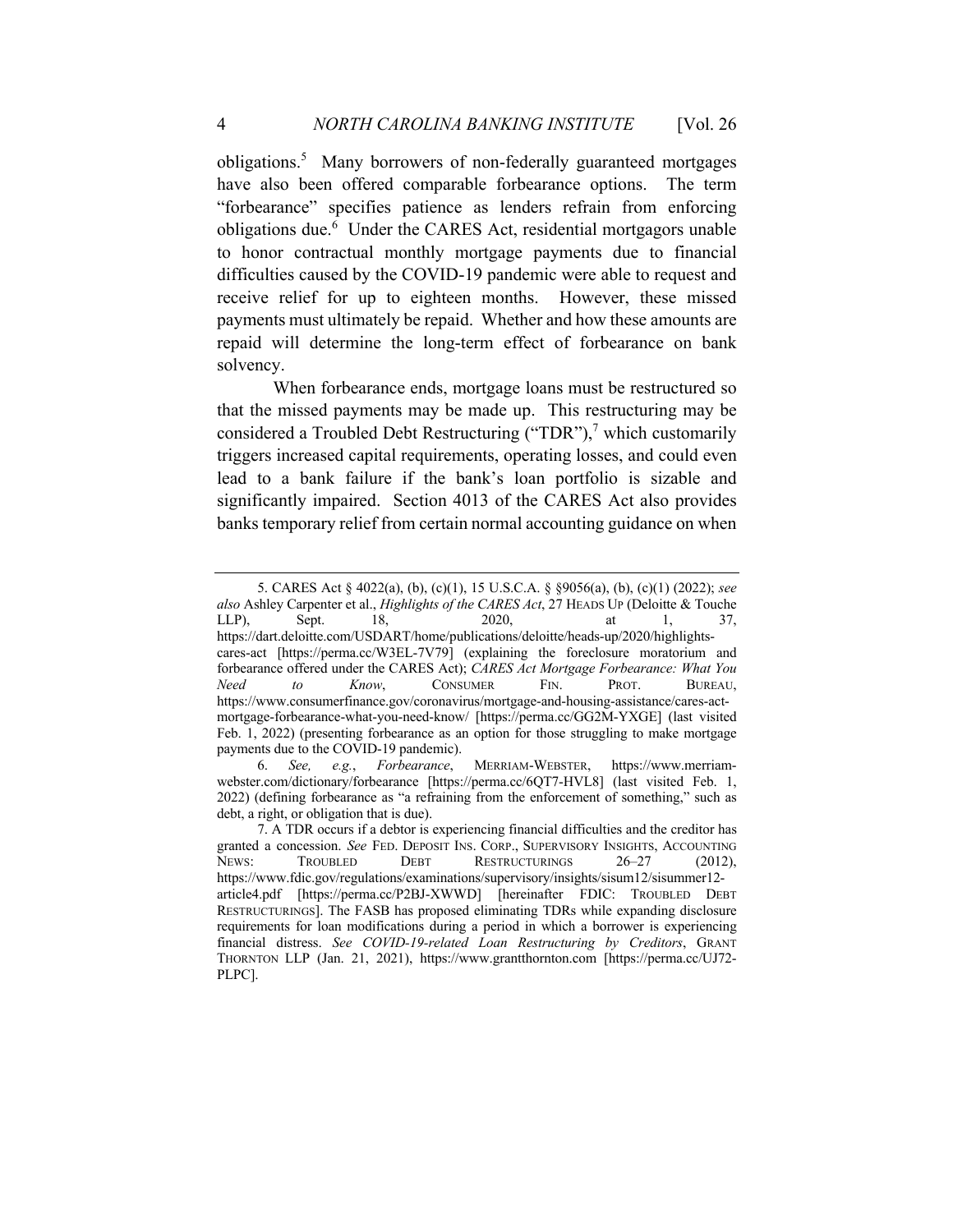a restructuring of a loan must be considered a TDR by the lender and accounted for accordingly.<sup>8</sup> Specifically, the CARES Act permits the suspension of the Financial Accounting Standards Board ("FASB") Accounting Standards Codifications ("ASC") 310-40<sup>9</sup> for loan modification so long as the borrower was not more than thirty days past due as of December 31,  $2019<sup>10</sup>$  In addition, the federal banking regulators issued an interagency statement on April 7, 2020, that provided guidance on when a loan forbearance may be considered a TDR.<sup>11</sup>

The forbearance authorized by the CARES Act is not an isolated or recent event.<sup>12</sup> In this article, two prior periods of statutory or regulatory forbearance are examined to determine the potential effect of the mortgage forbearance provided by the CARES Act on bank solvency. The first period examined is from 1980 to 1994 and encompasses the Savings and Loan Crisis. During this period, Congress and bank regulators authorized certain regulatory accounting practices and capital forbearance that prolonged the crisis and resulted in a large number of bank and savings and loan failures. The second period examined is from 1995 to mid-2020. During this period, Financial Institution Letters suspended certain accounting rules applying to loan modifications for borrowers that otherwise would have been considered TDRs. This forbearance was often time-limited and in response to a natural disaster

<sup>8.</sup> CARES Act § 4013, 15 U.S.C.A. § 9051

<sup>9.</sup> The FASB ASC Topic 310 provides the basis for identifying TDRs and treating TDRs as impaired loans when estimating allocations for the allowance for loan and lease losses. *See* FDIC: TROUBLED DEBT RESTRUCTURINGS,*supra* note 7.

<sup>10.</sup> *See id.* 

<sup>11.</sup> FRB, FDIC, NATIONAL CREDIT UNION ADMINISTRATION, OCC, CFPB, INTERAGENCY STATEMENT ON LOAN MODIFICATION AND REPORTING FOR FINANCIAL INSTITUTIONS WORKING WITH CUSTOMERS AFFECTED BY THE CORONAVIRUS (Apr. 7, 2020), https://www.fdic.gov/news/press-releases/2020/pr20049a.pdf [https://perma.cc/A2WD-G3NC].

 <sup>12.</sup> Cancellation of debts at certain intervals was provided in the Deuteronomic Code. Hammurabi, a well-known ruler of the 1<sup>st</sup> dynasty of Babylon who reigned 1792-1750 BCE, specified periodic relief for debtors. According to Deuteronomy 15:1-11, "[a]t the end of every seven years, you shall grant a release. Every creditor shall release what he has lent to his neighbor." A later code designates a special year or jubilee to occur every fifty years instead of the seven-year interlude initially recommended. *See* John Bruce Alexander, *A Babylonian Year of Jubilee?* 57 J. BIBLICAL LITERATURE 75, 75–79 (1938).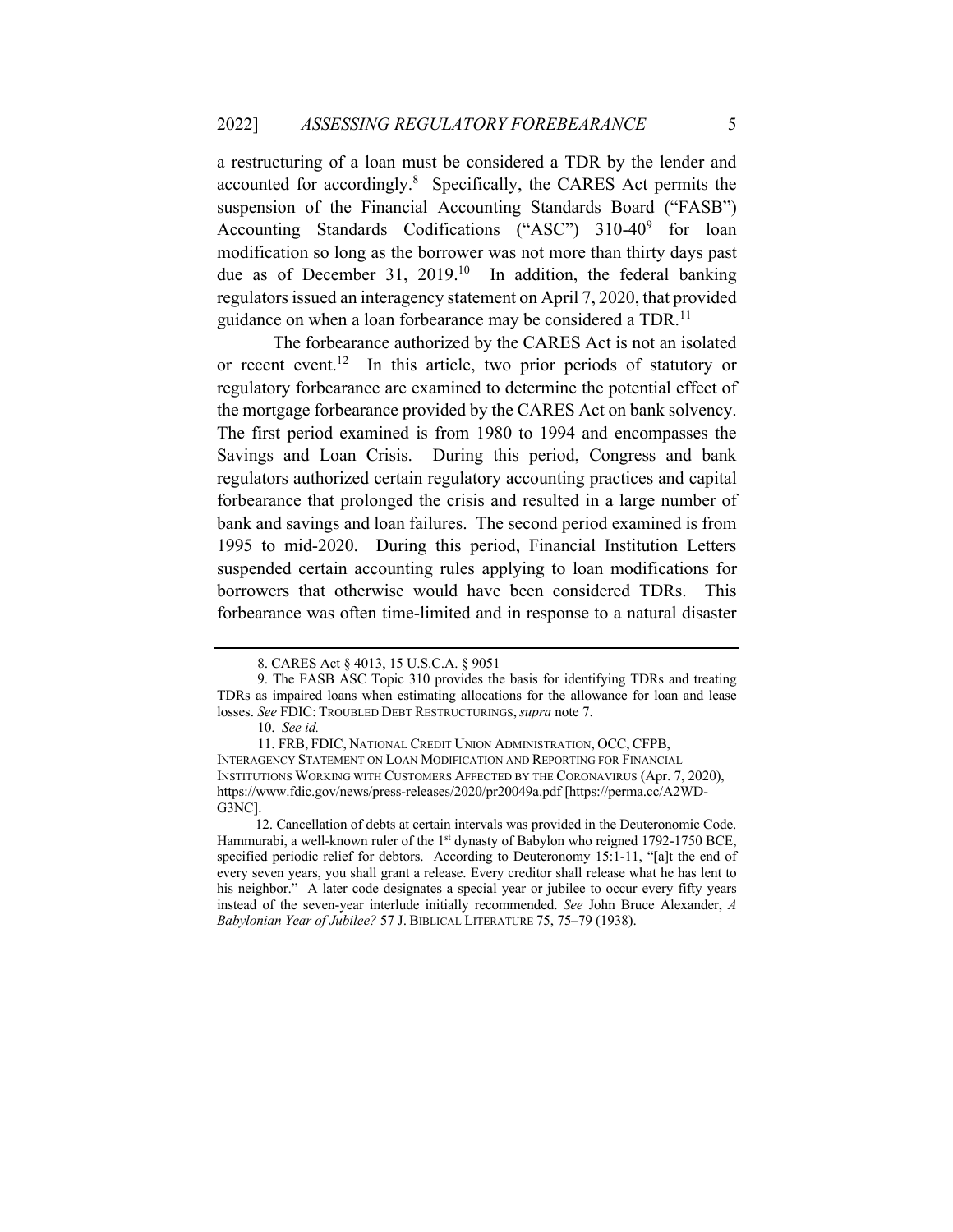affecting a particular region. As we discuss, it was largely successful in providing temporary relief to individuals affected by the disaster without endangering bank solvency.

In this article, the forbearance offered under the CARES Act is examined to determine its likelihood of success for the borrower as well as for the bank. The CARES Act does not require bankers to forgive the obligations of debtors, but instead prescribes a moratorium of payments for a limited period if requested. By evaluating the magnitude of obligations resulting from the forbearance in relation to consumer resources, probable losses to banks on the loans receiving forbearance can be assessed. Repayment alternatives available to banks and their customers to resolve non-payment include: (1) repayment of missed payments in one lump sum; (2) capitalization of missed payments into a larger loan to be repaid with a higher monthly obligation; or (3) repayment of the loan over an extended term. Based on our analysis, we ultimately conclude that the likely success of various loan modifications is related to the length of the forbearance period, the contractual rate of interest on the loan, the loan-to-value ("LTV") of the underlying mortgage, and the readily-available financial resources of the debtor. Mortgagors with a high-rate loan, a high LTV, unstable employment, and little in the way of liquid savings will face financial stress for relief extended six months or longer.

This article provides a framework for evaluating the success of the forbearance options offered in response to the disruption caused by COVID-19 pandemic. In Part II, we begin our analysis by examining loan forbearance and the accounting guidance for loan losses under the Generally Accepted Accounting Principles ("GAAP").<sup>13</sup> To provide a basis for assessing the success of the CARES Act forbearance, we review past regulatory forbearance actions. Part III details legislative and regulatory loan relief programs offered from 1980 to 1994<sup>14</sup> and, in Part IV, we turn to the FDIC's regulatory forbearance practice from 1995 to mid-2020.<sup>15</sup> In this part we review the frequency, rationale, and geographic dispersion of regulatory forbearance guidance extended by

<sup>13.</sup> *See infra* Part II.

<sup>14.</sup> *See infra* Part III.

<sup>15.</sup> *See infra* Part IV.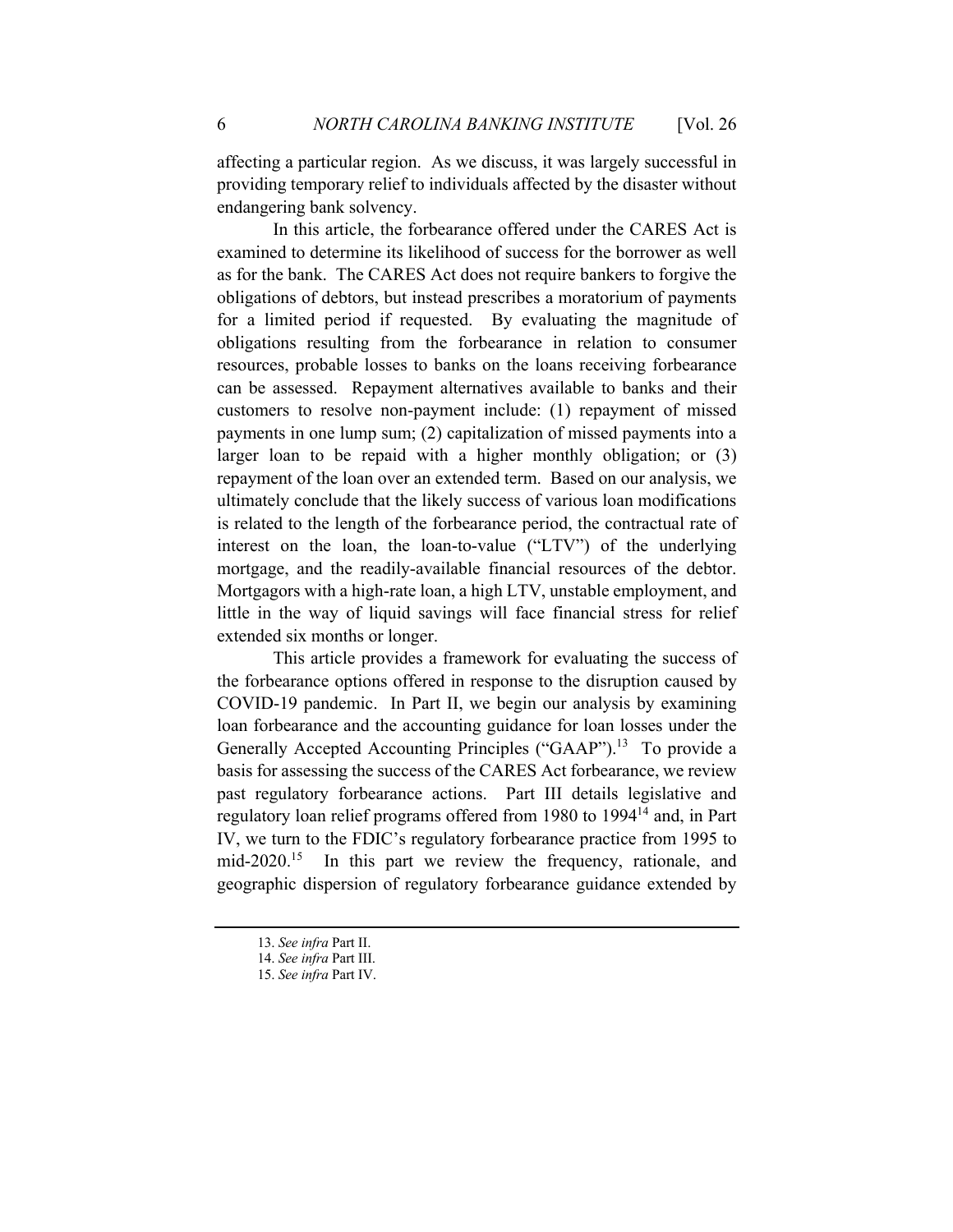the FDIC over this quarter-century. Part V refocuses on the present by examining the financial consequence of forbearance for the banking industry's most important class of assets prior to the onset of the COVID-19 pandemic: residential mortgage loans.<sup>16</sup> Specifically, we consider the alternative repayment plans available to borrowers at the end of the forbearance period and evaluate the likelihood that these loans will be repaid in full. Finally, Part VI concludes this article by summarizing its key findings. $17$ 

### II. LOAN FORBEARANCE AND THE ACCOUNTING GUIDANCE FOR LOAN LOSSES UNDER GAAP

The Interagency Policy Statement on the Allowance for Loan and Lease Losses (the "Policy") promulgated by the Federal Financial Institution Examination Council ("FFIEC") in 1993, and later amended in 2001, provides comprehensive guidance to banks on the maintenance of the allowance for loan losses (sometimes called a reserve) and the implementation of an effective loan review system.<sup>18</sup> The allowance for loan and lease losses is a balance sheet entry. Each quarter, the allowance is assessed and, if necessary, there is a further provision for loan and lease losses that appears as an income statement item.

The allowance declines as loan losses increase during an accounting period, and it increases when loans previously charged off result in recoveries from the favorable sale of collateral seized, the completion of a successful workout or restructured loan, or recognition of a settlement, insurance claim, or positive judicial ruling from a lawsuit against a debtor and/or guarantor. A bank increases the allowance to cover expected loan losses by a provision. A larger provision leads to lesser profits or greater losses during the period in which a provision is taken. The Policy is forward-looking and requires banks to consider all significant factors that affect the collectability of a loan. Important considerations often include a debtor's operating cash flow, non-

<sup>16.</sup> *See infra* Part V.

<sup>17.</sup> *See infra* Part VI.

 <sup>18.</sup> Policy Statement on Allowance for Loan and Lease Losses Methodologies and Documentation for Banks and Savings Institutions, 66 Fed. Reg. 35629 (July 6, 2001).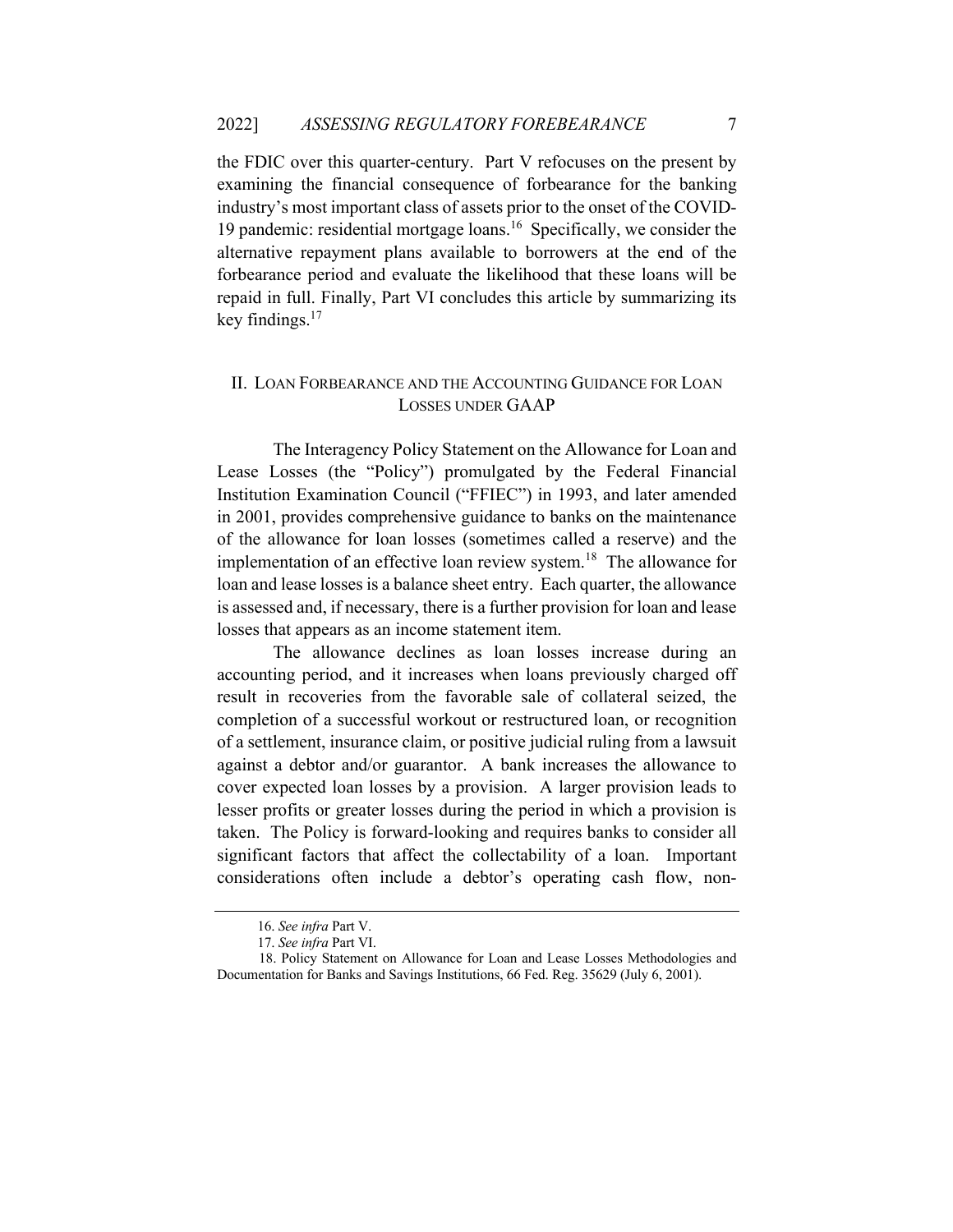operating cash flow, collateral and/or guarantors. It is important to note, however, that accounting guidance changes over time.

Since 2016, the FASB has required the allowance for loan losses to be sufficient to cover all losses projected over the *estimated life* of loans and leases originated or purchased. This standard is known as the Current Expected Credit Loss ("CECL") model.<sup>19</sup> Prior to the revision, banks established a provision once there was evidence of a credit problem sufficient to incur a loss, and the allowance was required to be judged ample to cover losses over the *subsequent year* for unimpaired loans.

The FASB had earlier issued three Financial Accounting Standards ("FAS") related to problem loans: FAS No. 5, *Accounting for Contingencies*, <sup>20</sup> FAS No. 15, *Accounting by Debtors and Creditors for Troubled Debt Restructurings*, <sup>21</sup> and FAS No. 114, *Accounting by Creditors for Impairment of a Loan*. 22 FAS No. 5 and 114 are particularly relevant to our analysis. FAS No. 5 indicated that loan losses should be recognized when a loss had been incurred, and the loss could reasonably be estimated by comparing the current loan balance to the fair value of the collateral or to the present value of a workout discounted at the effective initial interest rate of the loan now modified due to problems of the debtor.23 FAS No. 5 accentuated incurred, or *ex post*, losses on groups

<sup>19.</sup> William C. Handorf, *Implications of the* Current Expected Credit Loss *Accounting Model*, 19 J. BANKING REG., 211 (2018) ("The Financial Accounting Standards Board approved a controversial accounting change in 2016 that impacts how and when U.S. banks account for loan losses. The accounting modification will require the allowance for loan losses to be sufficient to cover all losses projected over the life of loans and leases originated or purchased. The standard is known as the 'Current Expected Credit Loss' model.").

<sup>20.</sup> FIN. ACCOUNTING STANDARDS BD., STATEMENT OF FINANCIAL ACCOUNTING STANDARDS NO. 5, ACCOUNTING FOR CONTINGENCIES (1975), https://www.fasb.org/pdf/fas5.pdf [https://perma.cc/FV8W-8SWS] [hereinafter FAS NO. 5].

<sup>21.</sup> FIN. ACCOUNTING STANDARDS BD., STATEMENT OF FINANCIAL ACCOUNTING STANDARDS NO. 15, ACCOUNTING BY DEBTORS AND CREDITORS FOR TROUBLED DEBT RESTRUCTURINGS (1977), https://www.fasb.org/pdf/aop\_FAS15.pdf [https://perma.cc/NJ8K-66EN] [hereinafter FAS NO. 15].

<sup>22.</sup> FIN. ACCOUNTING STANDARDS BD., STATEMENT OF FINANCIAL ACCOUNTING STANDARDS NO. 114, ACCOUNTING BY CREDITORS FOR IMPAIRMENT OF A LOAN (1993), https://perma.cc/K6R6-FM88 [https://perma.cc/24SS-SY2M] [hereinafter FAS NO. 114]. These statements of financial accounting standards have since been superseded by FASB Accounting Standards Codification Topic 105, Generally Accepted Accounting Principles, but they continue to provide useful background on this topic. *See* FIN. ACCOUNTING STANDARDS BD., ACCOUNTING STANDARDS UPDATE, TOPIC 105–GENERALLY ACCEPTED ACCOUNTING PRINCIPLES (2009), https://www.fasb.org [https://perma.cc/RXC4-5CK4].

<sup>23.</sup> FAS NO. 5, *supra* note 20.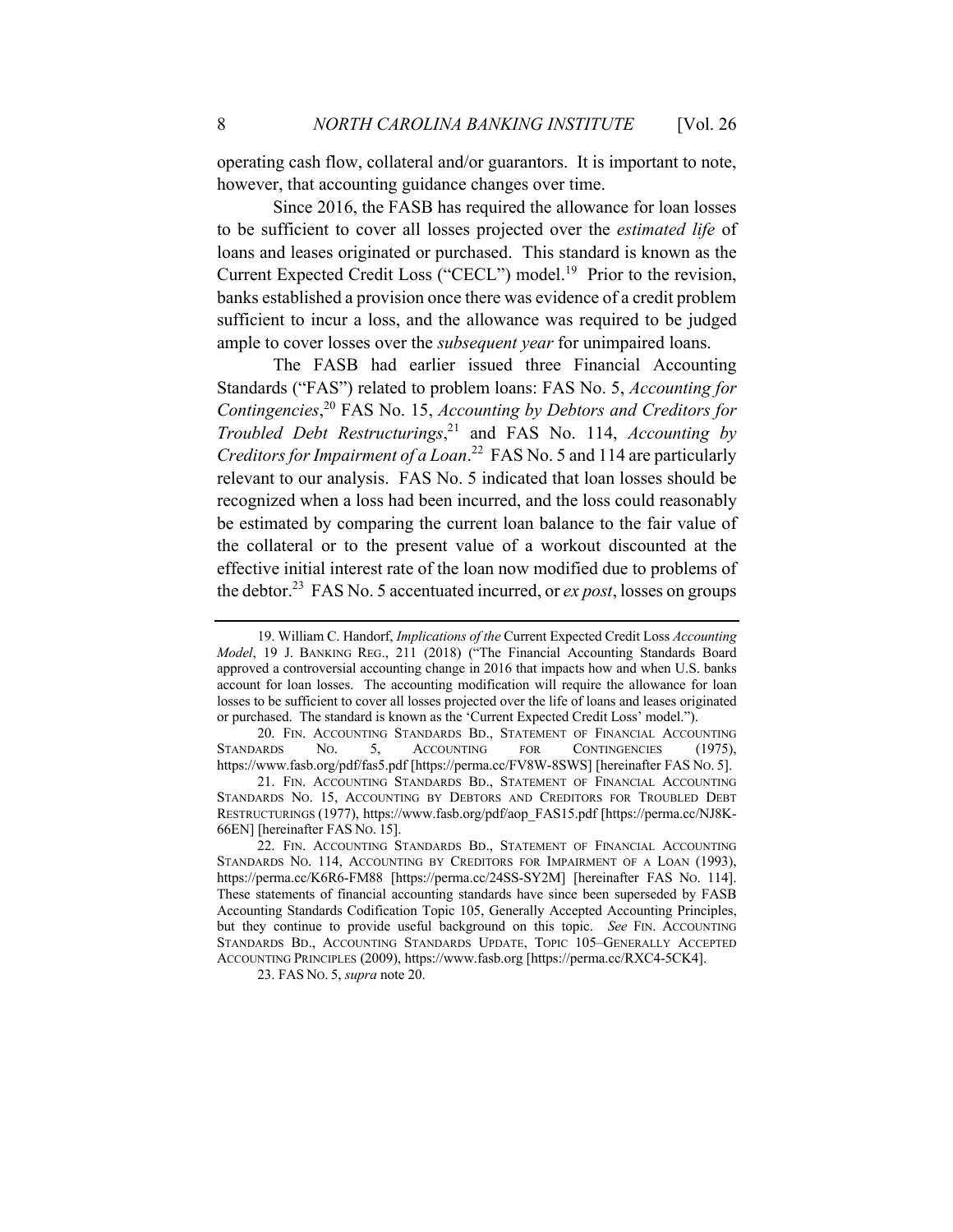of similar loans.<sup>24</sup> FAS No. 114, by contrast, measured impairment of individual loans based on the present value of expected future cash flows, the loan's observable market price, or the fair value of collateral securing the loan.25 In this way, FAS No. 114 focused on expected, or *ex ante*, losses on loans evaluated discretely or individually.<sup>26</sup> Under the current CECL accounting rules, banks are required to estimate and record an allowance for all expected credit losses over the estimated life of the loan, so that current accounting rules in this area are less driven by specific changes regarding a loan and more by the expected performance over time.

In some cases, the FDIC has allowed banks to suspend GAAP for certain loan modifications that would otherwise be categorized as a TDR if the adjustment resulted from a specified hardship, such as a natural disaster, severe economic contraction, or a pandemic. The more favorable accounting treatment typically recognizes a repayment plan that defers payment of interest and principal on a timely basis relative to the contractual obligations of the debtor. As the COVID-19 pandemic progressed, the OCC, the regulator of national banks, recognized increasing credit risk in commercial, retail, and mortgage lending even as actual losses "have yet to fully materialize across many segments of the banking industry."<sup>27</sup> The OCC also noted that the combination of consumer relief programs and "unprecedented stimulus efforts" is "likely masking potential losses within the financial services industry."<sup>28</sup> Loan losses are expected as consumers and businesses, in some instances, will likely be unable to meet repayment schedules that were modified due to a period of forbearance as discussed in more detail in Part V.<sup>29</sup> Conservative banks have increased the provision for loan losses to ensure their allowance is sufficient when the forbearance periods end.

<sup>24.</sup> *Id.*

<sup>25.</sup> FAS NO. 114, *supra* note 22.

<sup>26.</sup> *Id.*

<sup>27.</sup> *See* Brendan Pedersen, *Loss Provisions, Low Interest Rates Could Threaten Profits, OCC Says,* AM. BANKER (Nov. 9, 2020, 4:16 PM), https://www.americanbanker.com/news/loss-provisions-low-interest-rates-could-threatenprofits-occ-says [https://perma.cc/S93Y-CNLB] (quoting the OCC).

<sup>28.</sup> *Id.*

<sup>29.</sup> *See infra* Part V.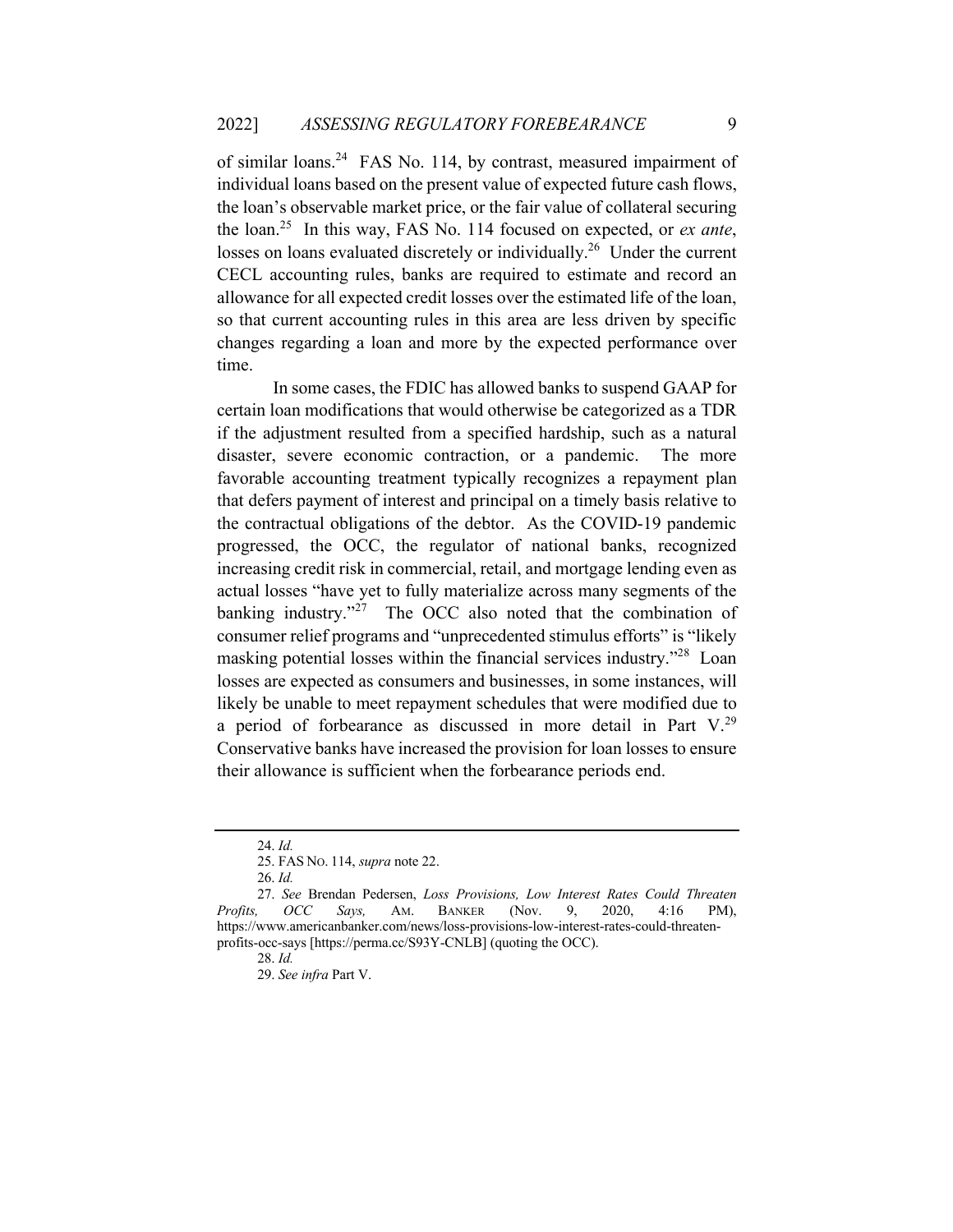### III. LEGISLATIVE AND REGULATORY LOAN RELIEF PROGRAMS FROM 1980–1994

 Between 1980 and 1994, approximately 1,600 banks failed or required assistance from the FDIC. $30$  At least in part, these failures can be traced to regional economic downturns preceded by booming economic conditions. Banks committed to the agricultural, energy, and commercial real estate sectors suffered disproportionately leading to the Savings and Loan Crisis. This Part examines the legislative and regulatory forbearance responses. Given the number of bank failures, the responses during this period may have exacerbated and prolonged economic difficulties from high-risk lending by weak financial institutions.

As shown in Table 1, West Texas crude oil prices declined an average of 3.5% per year from 1981 to 1994.<sup>31</sup> Petroleum prices declined in eleven of the fourteen years sampled. Corn prices stayed relatively flat, increasing only an average of 0.2% per year over the fourteen-year period and declining in price in eight of the fourteen years. Operating cash flows of oil producers and farmers plummeted, as did the value of their respective properties. Almost 60% of the banks that failed during this period were located in California, Kansas, Louisiana, Oklahoma, and Texas. Many more banks in the Northeast failed due to excessive exposure to commercial real estate loans that experienced a "boom to bust" scenario as the Economic Recovery Act of 1981 provided tax provisions favorable to enhancing real estate returns only to be reversed by the Tax Reform Act of  $1986$ <sup>32</sup> Speculative development and construction loan losses increased and reduced bank capital ratios.<sup>33</sup>

<sup>30.</sup> FED. DEPOSIT INS. CORP., HISTORY OF THE EIGHTIES—LESSONS FOR THE FUTURE: VOL. I: AN EXAMINATION OF BANKING CRISES OF THE 1980S AND EARLY 1990S 3 (2021), https://www.fdic.gov/bank/historical/history/vol1.html [https://perma.cc/BQF5-A23Y] [hereinafter HISTORY OF THE EIGHTIES].

<sup>31.</sup> ECONOMIC RESEARCH, FED. RSRV. BANK OF ST. LOUIS, https://fred.stlouisfed.org/ [https://perma.cc/X8EF-WC4S] (last visited Jan. 25, 2022).

<sup>32.</sup> Economic Recovery Tax Act of 1981, Pub. L. 97-34, 95 Stat. 172 (codified as amended in scattered sections of 26 U.S.C.); Tax Reform Act of 1986, Pub. L. 99-514, 100 Stat. 2085 (codified as amended in scattered sections of 26 U.S.C.); John V. Duca et al., *How Taxes and Required Returns Drove Commercial Real Estate Valuations Over the Past Four Decades*, 70 NAT'L TAX J., 549, 549–84 (2017).

<sup>33.</sup> HISTORY OF THE EIGHTIES,*supra* note 30, at 24–26.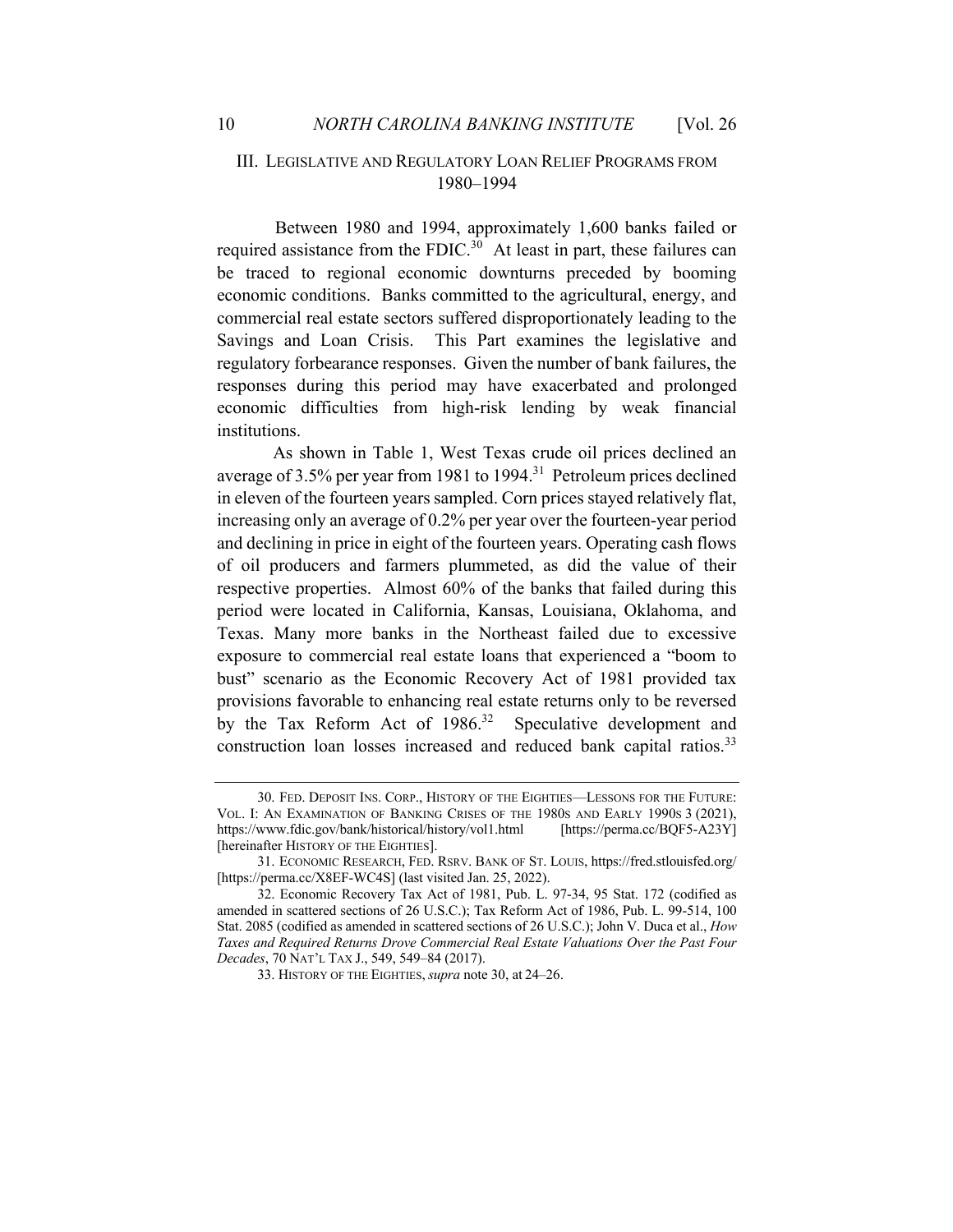Although real estate returns from the Real Estate Investment Trust ("REIT") Index increased by a robust 12.7% annually between 1981 and 1994, the returns were single-digit or negative in half of the years sampled.<sup>34</sup> The average real estate return is of little consolation to a bank located in a region with a supply/demand imbalance that leads to declining rentals and prices.

**Table 1 Annual Bank Failure and Economic Cause (1981 to 1994)**

| <b>Factor</b> | <b>Bank</b>    | <b>Oil Prices</b> | Corn          | <b>REIT</b>  |
|---------------|----------------|-------------------|---------------|--------------|
|               | <b>Failure</b> |                   | <b>Prices</b> | <b>Index</b> |
| Average       | 168            | $-3.5\%$          | $0.2\%$       | 12.7%        |
| Correlation   |                |                   |               |              |
| with<br>Bank  |                |                   |               |              |
| Failure       |                |                   |               |              |
| Same Year     |                | $+.487$           | $+.039$       | $-.539*$     |
| One-year Lag  |                | $+.161$           | $+.369$       | $-.404**$    |
| Two-year Lag  |                | $+.311$           | $+.030$       | $-.188$      |
| Three-year    |                | $-.265$           | $-.217$       | $+.088$      |
| Lag           |                |                   |               |              |

\*Significant at 5% Confidence Level \*\* Significant at 10% Confidence Level Source: Federal Reserve Economic Data, Federal Reserve Bank of St. Louis

We employed statistical correlation analysis between annual bank failures and the percentage change in the price of West Texas crude,

<sup>34.</sup> ECONOMIC RESEARCH, FED. RSRV. BANK OF ST. LOUIS, *supra* note 31.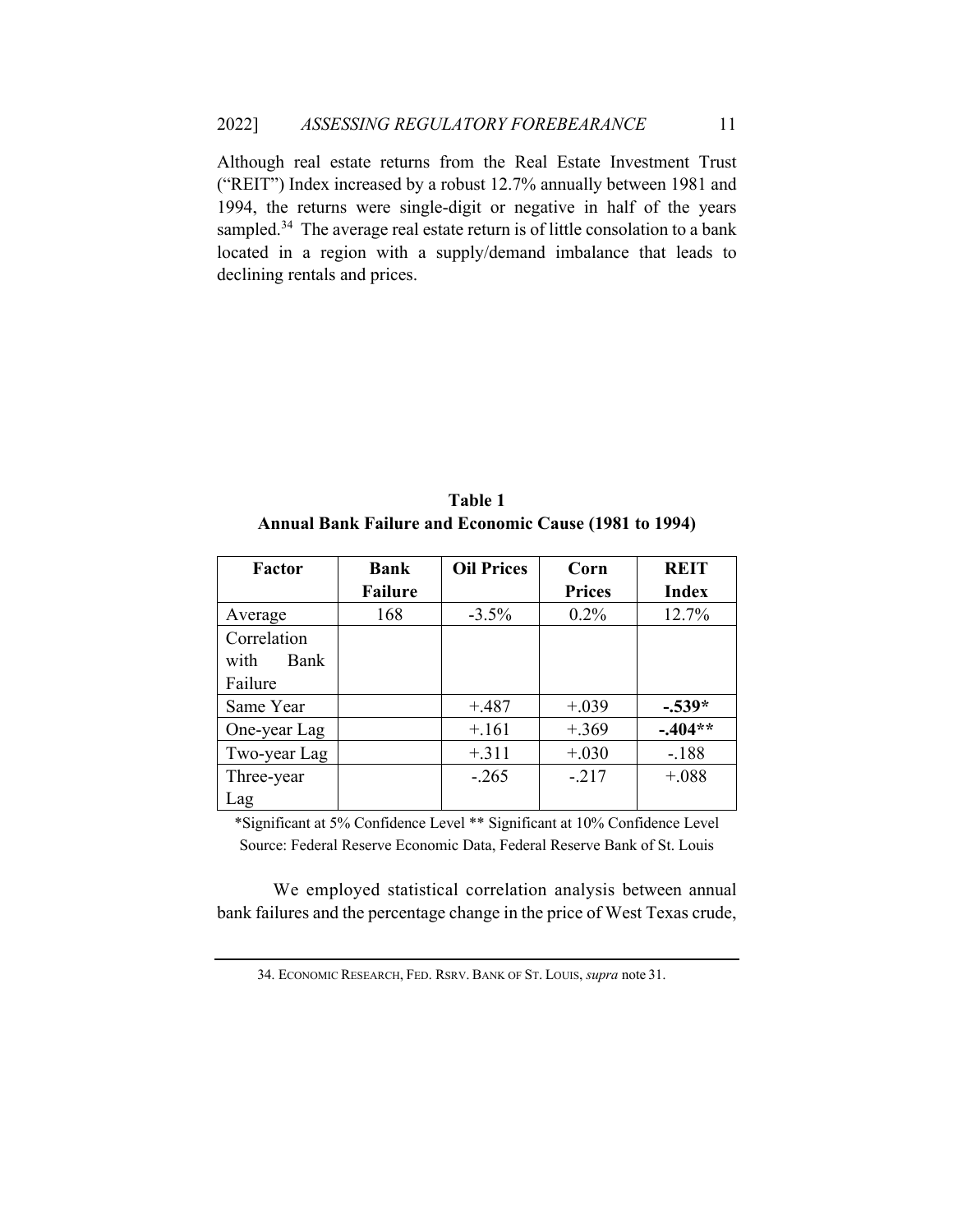corn prices, and REIT returns. Correlation analysis provides a measure of the relative, not absolute, relationship between variables and does not suggest causality or economic consequence. Correlation can range from  $+1.00$ , or perfect positive correlation, to  $-1.00$ , a perfect inverse correlation. Some of the relationships are significant at the 5% and 10% confidence level with a one-tail test applicable to the directional hypothesis specified. The confidence level represents the probability that a relationship exists when otherwise untrue. We expect more failures of banks when any of the three explanatory variables post smaller gains or larger losses. Table 1 shows bank failures on a coincident basis to the applicable index and with one, two, and three-year bank failure lags.

As expected, in years when real estate returns exhibit smaller gains or losses, more banks fail that year and the following year. The result was negative (i.e., more banks fail when REIT prices decline) and significant at the 5% level for the coincident year and at the 10% level for the subsequent year given a one-tail hypothesis. Surprisingly, this was not the case with agricultural or oil prices. More banks did fail *three years* later, after energy and corn prices fell, but the relationship was not significant. The reason for the anomalous outcome is regulatory capital and loan loss forbearance policies. In this case, forbearance was not given to the borrowers. If the borrowers were unable to repay their loans, subjecting the bank to a loss, forbearance was granted to the bank with respect to its capital requirements, as losses on loans reduced income and ate into bank capital. As indicated by the FDIC:

> The second instance of class-of-forbearance was the 1986 temporary capital forbearance program for banks that were weakened as a result of lending to the troubled agricultural and energy sectors; this program was later expanded to all banks that were experiencing difficulties because of economic factors beyond their control. Bank regulators developed this program at a time when support for forbearance was building in Congress. Bank regulators sought to include a strong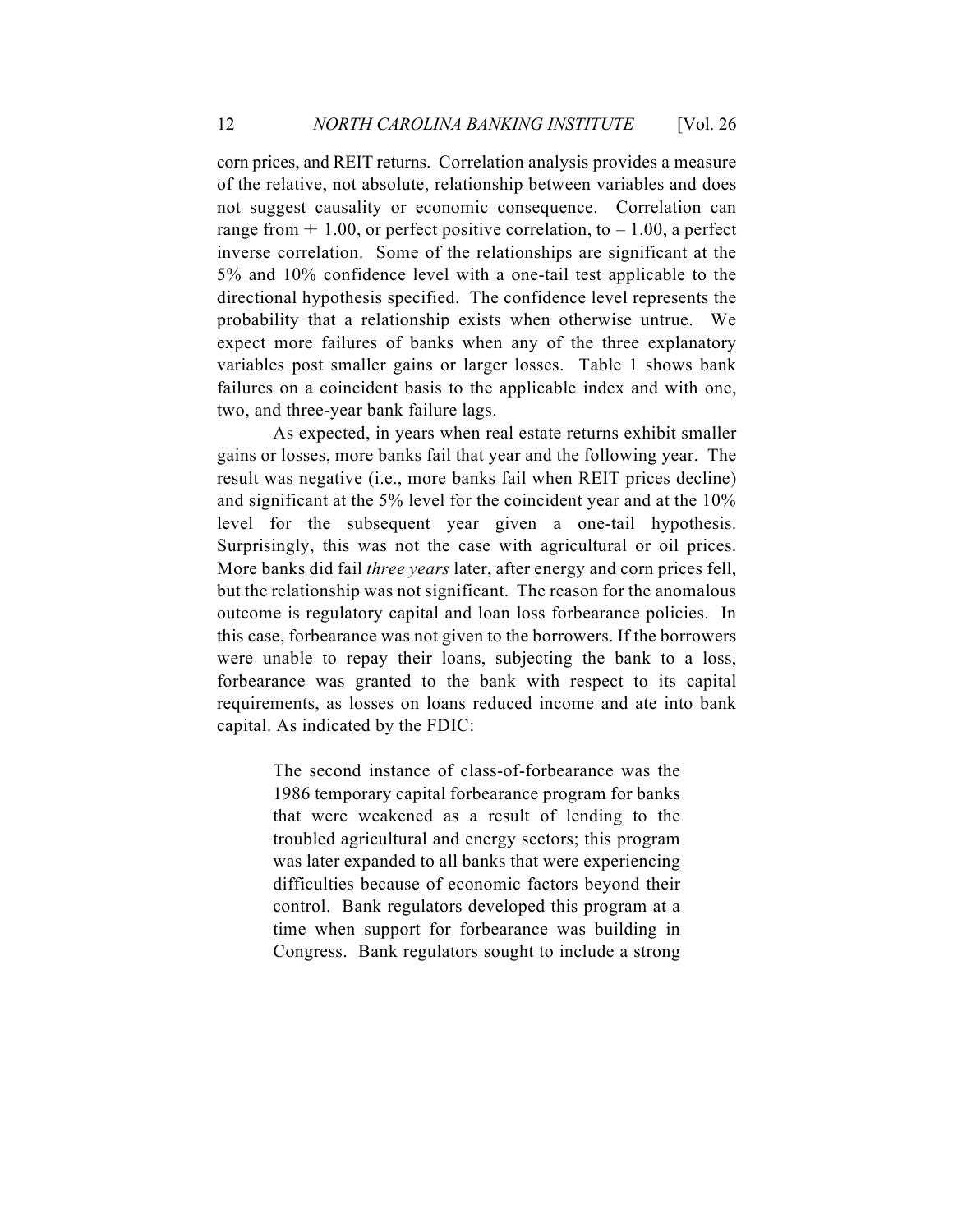safety-and-soundness focus. A large majority of the institutions in the program were able to recover.<sup>35</sup>

Congress did not believe regulators were providing sufficient relief for farm banks and enacted the Competitive Equality Banking Act of 1987 ("CEBA"), one section of which allowed agricultural banks that were operating with an accepted capital restoration plan to amortize agricultural loan losses over *a seven-year* period of time,<sup>36</sup> so that bankers could stretch out loan losses, providing temporary relief for earnings and capital. More banks failed several years *after* declining commodity prices given the ability to write-off losses over a long period.

 To ensure bank regulators did not apply capital or loan forbearance programs in an imprudent fashion, Congress enacted the Federal Deposit Insurance Corporation Improvement Act of 1991.<sup>37</sup> The law required regulators to take Prompt Corrective Action ("PCA") against undercapitalized, significantly-undercapitalized, and especially critically-undercapitalized banks with a tangible equity to total assets ratio of less than 2%.38 Banks falling in any capital-deficient PCA class incurred restrictions related to dividends, management fees, and brokered deposits. These banks were also required to file an acceptable capital restoration plan. Regulators were required, with few exceptions, to appoint a receiver within ninety days of a bank being classified as critically-undercapitalized. PCA limited the capital forbearance periods that had been disastrously applied to savings and loan associations by the Federal Home Loan Bank Board ("FHLBB") in managing the woefully inadequate Federal Savings and Loan Insurance Corporation ("FSLIC") deposit insurance fund.

 The FHLBB practiced regulatory forbearance to delay the liquidation of insolvent savings and loan institutions that the FSLIC was unable to resolve. The General Accounting Office responded to a request

<sup>35.</sup> HISTORY OF THE EIGHTIES,*supra* note 30, at 49.

<sup>36.</sup> Competitive Equality Banking Act of 1987, 12 U.S.C. § 1823 (2018).

<sup>37.</sup> Federal Deposit Insurance Corporation Improvement Act of 1991, Pub. L. 102– 242, 105 Stat. 2236 (codified as amended in scattered sections of 12 U.S.C.).

<sup>38.</sup> Julie L. Stackhouse, *Prompt Corrective Action: What Does It Mean for A Bank's Liquidity*, VIEWS: FED. RSRV. BANK OF ST. LOUIS 1–2 (Oct. 1, 2008), https://fraser.stlouisfed.org/title/central-banker-6284/fall-2008-603097/views-586499 [https://perma.cc/C97Q-Z7NR].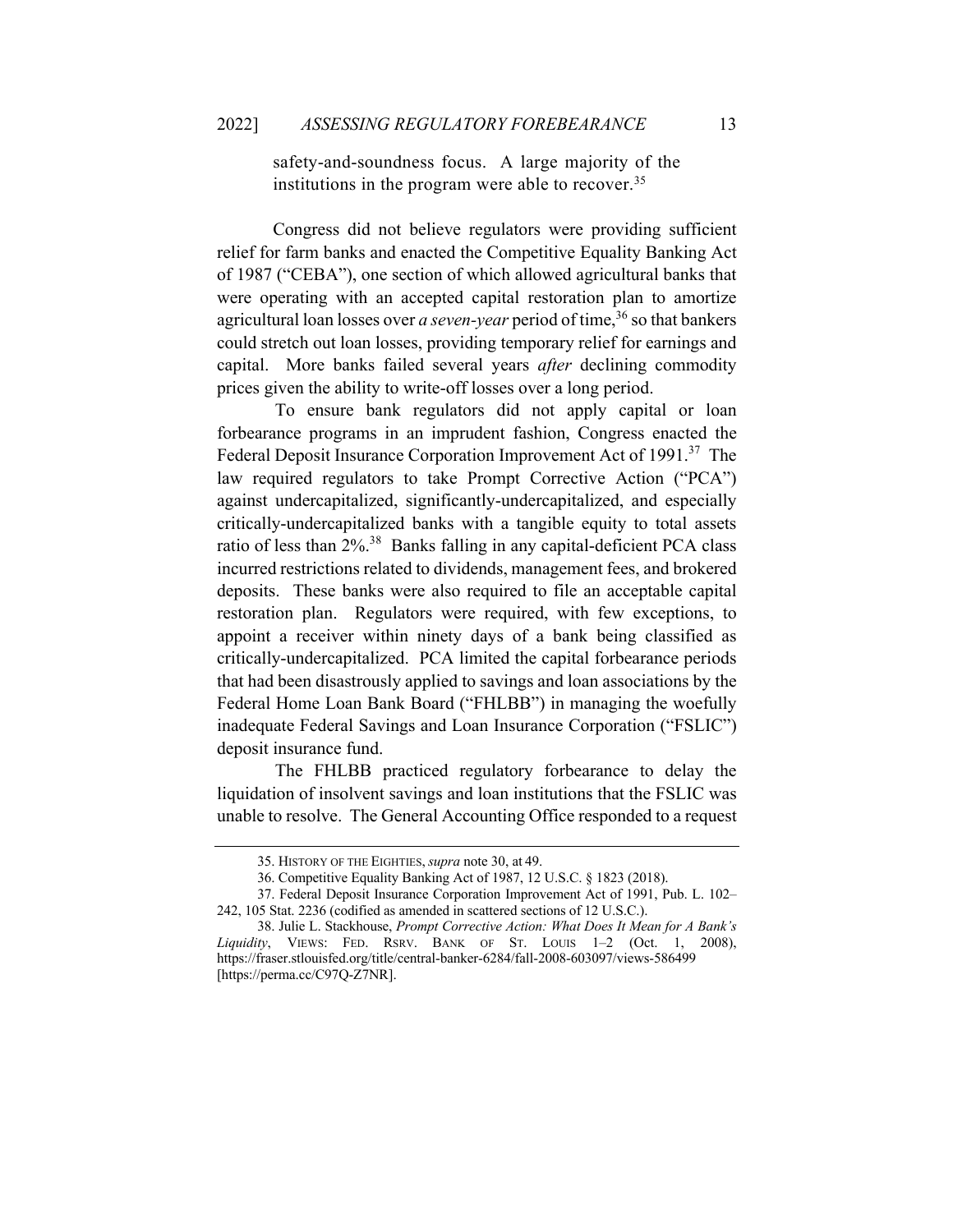regarding the policies of the thrift regulator by the Senate Committee on Banking, Housing, and Urban Affairs:

> The FHLBB has offered this delay either because it believed the thrift to be capable of recovery or because the regulator desired to postpone using insurance fund reserves to absorb the losses of failing thrifts. The principal form of forbearance practiced by the Bank Board in 1982 could be described as capital augmentation. The Bank Board changed its preferred form of forbearance between 1982 and 1986. Current policy is to exempt thrifts from minimum [capital] standards.<sup>39</sup>

The thrift regulator sanctioned deceptive Regulatory Accounting Practices ("RAP") that inflated the earnings and capital of the beleaguered institutions. As noted by then-chair of the Securities and Exchange Commission, Richard Breeden, "[b]y creating the appearance that troubled thrift institutions were in compliance with capital requirements, the accounting standards concealed the magnitude of problems."40 Managerial fraud contributed yet another problem on top of interest rate risk, excessive growth, the origination of excessively risky loans, the purchase of dubious loan participations, strained liquidity, and low or negative capital.<sup>41</sup> "Revelations of large-scale fraud at a number of financial troubled thrifts that had been kept open through regulatory forbearance created pressure to enact a larger recapitalization [FSLIC]

<sup>39.</sup> U.S. GOV'T ACCOUNTABILITY OFFICE, GAO-87-78BR, FORBEARANCE FOR TROUBLED INSTITUTIONS 1982–1986 1–2 (1987), https://www.gao.gov/assets/ggd-87- 78br.pdf [https://perma.cc/3LMG-L65K].

<sup>40.</sup> Richard C. Breeden, *Thumbs on the Scale: The Role That Accounting Practices Played in the Savings and Loan Crisis*, 59 FORDHAM L. REV. 71, 71–91 (1991), https://ir.lawnet.fordham.edu/cgi/viewcontent.cgi?article=2922&context=flr [https://perma.cc/3B78-B4VE].

<sup>41.</sup> Michael Dotsey & Anatoli Kuprianov, *Reforming Deposit Insurance: Lessons from the Savings and Loan Crisis*, 76 ECON. REV.: FED. RSRV. BANK OF RICHMOND 3, 3–28 (1990), https://www.richmondfed.org/https://www.richmondfed.org/-

<sup>/</sup>media/RichmondFedOrg/publications/research/economic\_review/1990/pdf/er760201.pdf [https://perma.cc/UR7N-6JT9].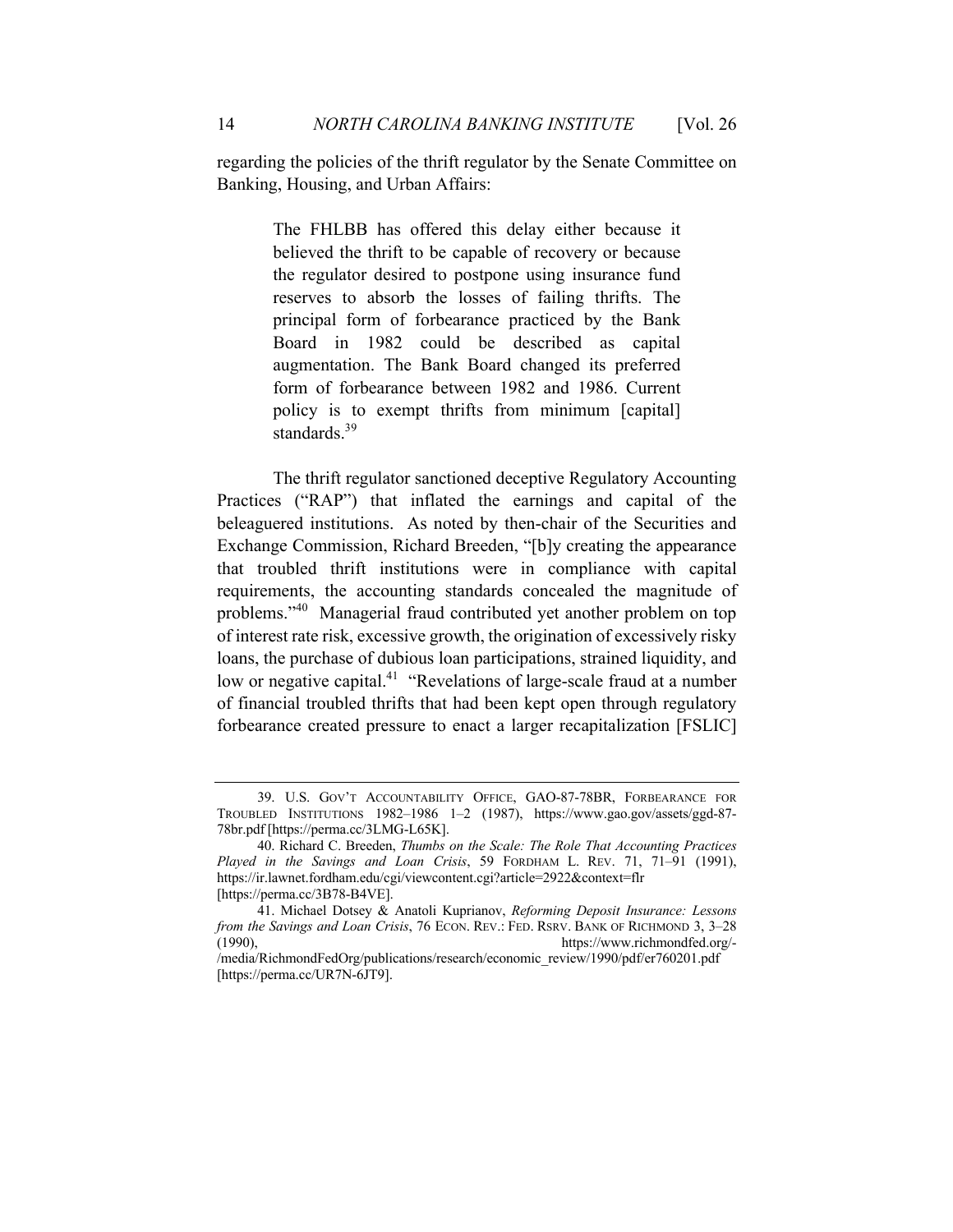measure."42 Forbearance as practiced by the FHLBB and the FLSIC in the 1980s was a disaster leading to massive public costs and the restructuring of the supervision of the industry and its ultimate demise.

# IV. FDIC REGULATORY FORBEARANCE PRACTICE FROM 1995 TO MID-2020

 In order to assess the implications of the most recent regulatory forbearance initiatives, we look at past action by the FDIC and resultant outcomes. Between 1995 and mid-2020, the FDIC issued over 230 Financial Institution Letters ("FILs") in response to legislation, severe economic contractions, man-made calamities, terrorism, or natural disasters. FILs are addressed to the Chief Executive Officers of financial institutions supervised by the FDIC (state banks that are not members of the Federal Reserve System and state chartered savings associations) on a distribution list relevant to the underlying problem that the FIL aims to address.43 FILs announce new regulations and policies, revised publications, and a variety of other matters of interest to those responsible for operating a bank.<sup>44</sup> On average, the FDIC issued approximately nine letters per year to all institutions or banks in select states between 1995 and 2020. However, averages can be deceptive. No guidance was provided in the year 2000 when attention was directed to operational risk and the ability of bank computer systems to accommodate the millennium change known as *Y2K*. 45 By contrast, the agency released thirty or more letters in 2010 and 2011, as severe weather ravaged diverse parts of the country. The supervisory guidance provided by the FILs is often temporary in nature, as more than two-thirds of the FILs issued during the past twenty-five years are now inactive, having either expired or been rescinded. Table 2 describes the rationale for the issuance of these FILs.

<sup>42.</sup> *Id.*

<sup>43.</sup> *See generally Financial Institution Letters*, FED. DEPOSIT INS. CORP., https://www.fdic.gov/news/financial-institution-letters/index.html [https://perma.cc/J93L-4G5K] (last visited Feb. 5, 2022) (describing the purpose of FILs).

<sup>44.</sup> *Id.* 

<sup>45.</sup> Y2K is a shorthand term for the Year 2000, in the lead up to which a widespread computer programming shortcut was expected to cause extensive havoc in the financial sector and beyond.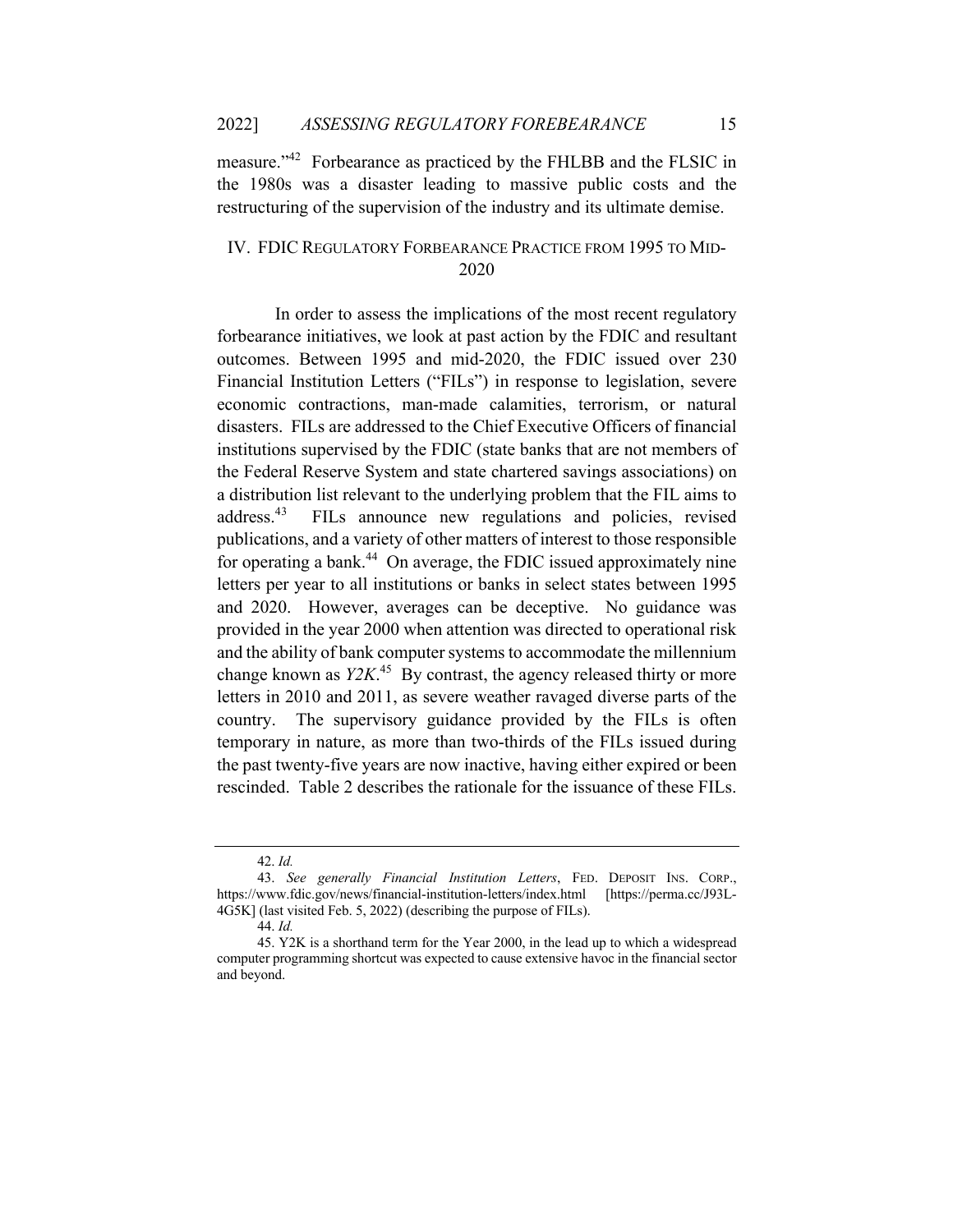# **Table 2 A Quarter Century (1995 to mid-2020) of Regulatory Forbearance**

| <b>Rationale for FIL</b> | Percent |
|--------------------------|---------|
| Natural Disaster         | 96.6%   |
| Economic Downturn        | $1.7\%$ |
| Pandemic                 | $0.9\%$ |
| Oil Spill                | 0.4%    |
| September 11 Terrorism   | $0.4\%$ |

Primary Reason for Financial Institution Letter and Forbearance

Source: Federal Deposit Insurance Corporation, https://www.fdic.gov/news/financial-institution-letters/.

Natural disasters represent the most frequent reason the FDIC encourages or allows bankers to facilitate recovery and meet the needs of the communities they serve, accounting for approximately 96% of the FILs.<sup>46</sup> However, the most frequent justification should not be interpreted to indicate the most pervasive or disruptive reason for an FIL. For example, the COVID-19 pandemic accounts for less than 1% of the supervisory actions released, even though the deadly virus contributed to a devastating loss of employment within months of contagion, a sharp contraction of gross domestic product, a surge in the fiscal deficit, and accumulated federal debt. Similarly, the Great Recession between late-2007 and mid-2009 comprises less than 2% of the letters, despite the fact that this event adversely affected millions of homeowners and thousands of land developers and builders. The losses bankers incurred on home loans and acquisition, development and construction real estate loans subsequently precipitated almost 500 bank failures.<sup>47</sup>

 Given the overwhelming number of the FILs released due to natural disasters, Table 3 depicts the class of catastrophe, with storms, flooding, wind, and tornados accounting for approximately two-thirds of

<sup>46.</sup> *See National Disaster Impact: Guidance for Bankers*, FED. DEPOSIT INS. CORP., https://www.fdic.gov/news/disaster/bankers.html [https://perma.cc/LAT6-WG6B] [hereinafter *National Disaster Impact Guidance*] (last updated Sept. 1, 2021) (providing a comprehensive set of FILs related to national disasters).

<sup>47.</sup> William C. Handorf, *The Panic of 2008: Bank Failure and Commercial Real Estate*, 38 REAL ESTATE REV. 27, 27–37 (2009).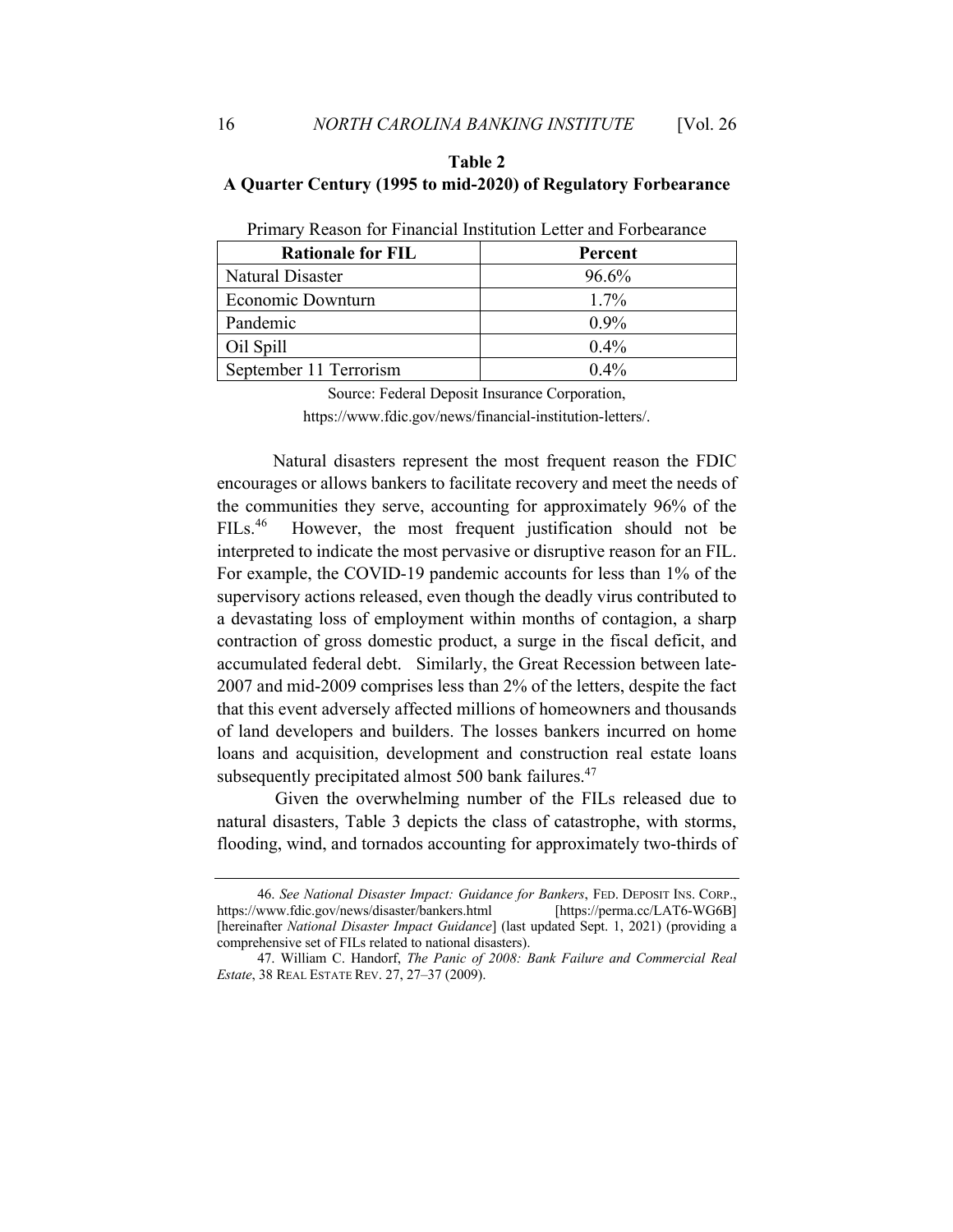the natural disasters, followed by hurricanes, typhoons, and tropical storms making up almost one-quarter of the adversities. Fires, often fueled by wind, spawned more than 5% of the problems. Volcanoes and earthquakes precipitated 2.2% of the natural disasters leading to regulatory relief. However, less than 1% of the natural calamities were related to drought.

| <b>Justification for FIL</b>     | Percent |
|----------------------------------|---------|
| Storm, Wind, and Tornado         | 67.9%   |
| Hurricane, Typhoon, and Tropical | 23.2%   |
| Storm                            |         |
| Fire                             | 5.8%    |
| Volcano and Earthquake           | $2.2\%$ |
| Drought                          | $0.9\%$ |

# **Table 3 Primary Source of Natural Disaster**

Source: Federal Deposit Insurance Corporation,

https://www.fdic.gov/news/financial-institution-letters/.

Some regions and states suffer relatively more recurring natural catastrophes than others, with slightly more than 20% of the FILs applying to banks in all states and regions of the country.<sup>48</sup>

Regardless of cause or location, however, FILs invariably allow affected financial institutions to suspend the requirements of GAAP to permit loan modifications for borrowers that otherwise would be considered a TDR requiring increased capital.

<sup>48.</sup> When an advisory letter focuses on a given state, territory, or commonwealth, the most frequently cited include Texas, Oklahoma and other southern and plain states, as well as California and Florida. States susceptible to hurricanes, tornadoes, wildfires, and earthquakes are more frequently delineated. U.S. Territories and Commonwealths are the subject of FILs too and include Puerto Rico, Guam, the Virgin Islands, Northern Mariana Islands, and American Samoa. Some states, such as Alaska, Connecticut, Delaware, Maryland, Montana, Nevada, and Wyoming, have largely been spared natural disasters of sufficient scope to warrant a FIL during the period sampled.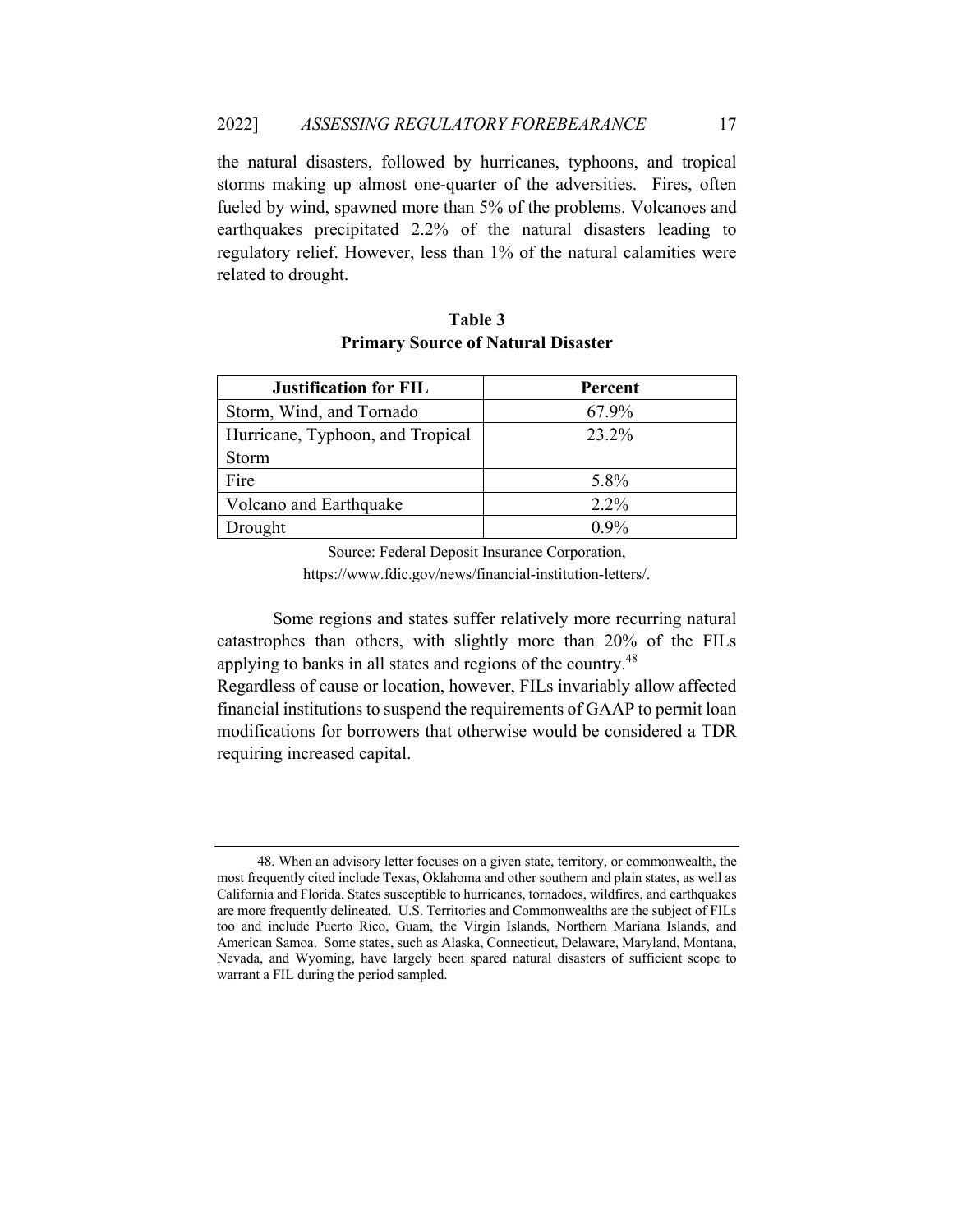# V. ALTERNATIVE LOAN REPAYMENT PLANS AS A RESULT OF THE PANDEMIC FOLLOWING THE END OF FORBEARANCE

 How will loan modification strategies for residential mortgage loans impact both banks and borrowers? Given that residential mortgage loans comprised approximately 28% of the banking industry's assets at year-end 2019 (the industry's dominant assets class as of 2020 when the CARES Act was signed into law) forbearance and mortgage modification will have a significant effect on bank assets and earnings.<sup>49</sup> We modeled alternative loan repayment plans following different period of forbearance. The CARES Act originally provided for two successive sixmonth forbearance periods that were later extended to eighteen months by regulatory actions. We also considered an additional potential extension to twenty-four months due to the extended duration of the COVID-19 pandemic and its impact on the economy. We used the average yield on residential mortgage loans as of the enactment of the law of 5.28%, which resulted in an implied monthly payment for interest and principal of \$601.02 per \$100,000 outstanding for an assumed remaining 25-year period of amortization.

Table 4 illustrates several alternatives for the mortgagor to cure various forbearance periods for an average or typical mortgage loan on the books of banks. First, the debtor could repay the delinquent payments in a lump sum. Second, the missed payments could be capitalized into a larger loan with a new, higher payment paid over the remaining contractual term. Third, the contractual monthly payment could be maintained, and the revised loan balance amortized over a longer period of time.

# **Table 4 Financial Options Applicable to Regulatory Forbearance**

Consequence of Repayment Options for a \$100,000, 25-year Mortgage Loan at  $50<sup>th</sup>$  Percentile (5.28%) with Loan Payment of \$601.02 and Different Forbearance Periods

<sup>49.</sup> Other important asset classes include commercial real estate loans, and commercial and industrial business loans. *See The Uniform Bank Performance Report*, FED. FIN. INST. EXAMINATION COUNCIL, https://www.ffiec.gov/ubpr.htm [https://perma.cc/HL4B-5HDN] (last visited Feb. 5, 2022).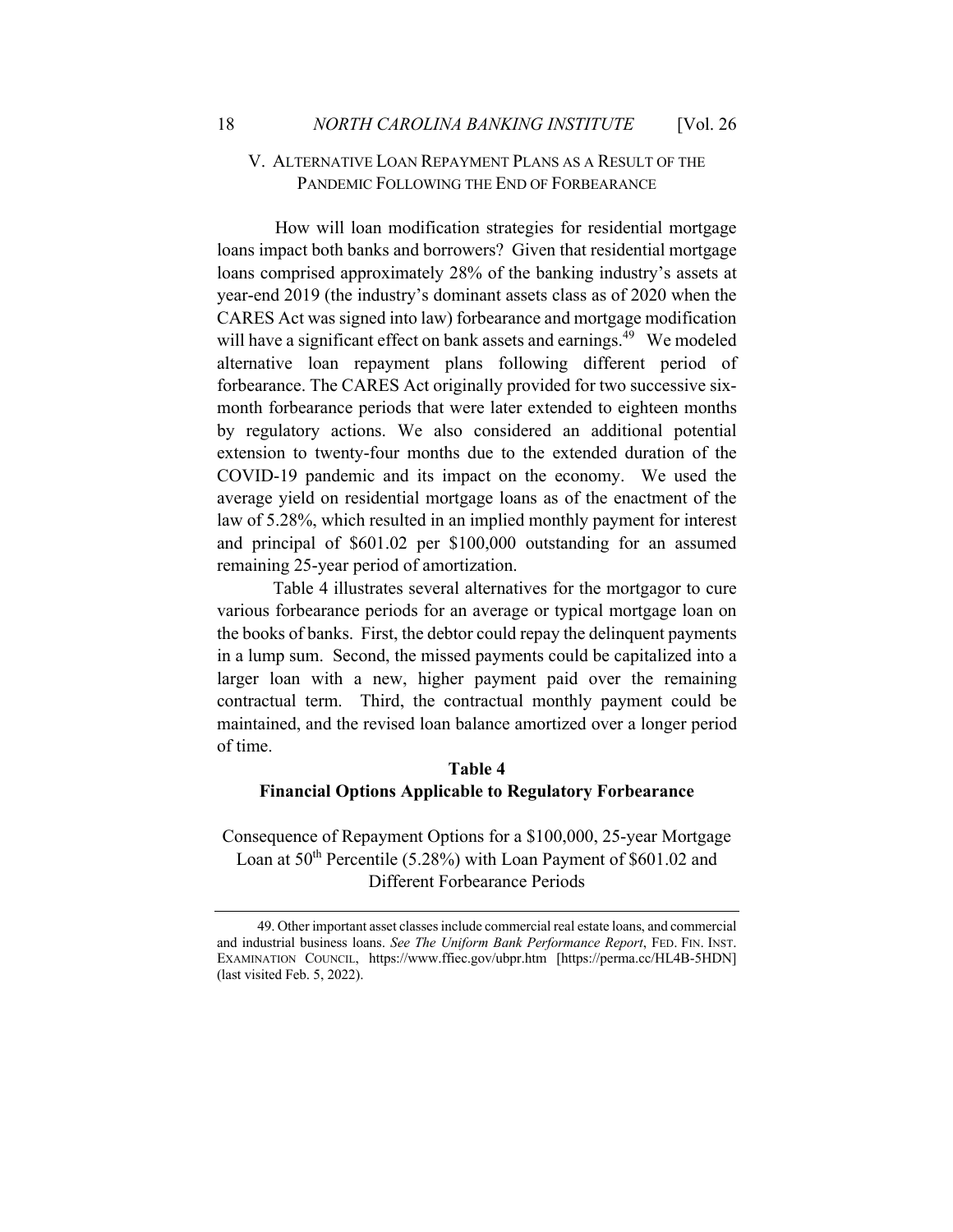| <b>Period</b> | <b>Lump Sum</b><br>Due | <b>Interest</b><br>Capitalization: | <b>Interest</b><br>Capitalization: |
|---------------|------------------------|------------------------------------|------------------------------------|
|               |                        | <b>Higher</b>                      | <b>Longer Term</b>                 |
|               |                        | Payment                            |                                    |
| 6-months      | \$2,640                | \$622.97                           | $+24$ Months                       |
|               |                        | $(+3.7\%)$                         | $(+8.2\%)$                         |
| 12-months     | \$5,280                | \$645.53                           | $+48$ Months                       |
|               |                        | $(+7.4\%)$                         | $(+16.7%)$                         |
| 18-months     | \$7,920                | \$668.74                           | $+74$ Months                       |
|               |                        | $(+11.3\%)$                        | $(+26.2\%)$                        |
| 24-months     | \$10,560               | \$692.65                           | $+102$ Months                      |
|               |                        | $(+15.3\%)$                        | $(+37.0\%)$                        |

 Bankers have been criticized by their handling of mortgage loan relief, particularly for requiring lump sum payments when the forbearance period ends, rather than extending the term.

> Big banks are facing criticism over rules they are enforcing when borrowers are supposed to resume making their payments. A report from The Committee for Better Banks includes the recommendation that banks should offer all affected customers the option of extending the term on the loan instead of making a balloon payment at the end of the forbearance period.<sup>50</sup>

 Borrowers with mortgages backed by the Federal National Mortgage Association ("Fannie Mae"), Federal Home Loan Mortgage Corporation ("Freddie Mac"), or other governmental agencies, on the other hand, cannot be required to demand lump-sum payments at the end of the relief period.

To evaluate the success or failure of the CARES Act mortgage forbearance, we calculated the magnitude of the obligation resulting from

<sup>50.</sup> Kevin Wack*, Banks Criticized for Requiring Balloon Payments on Loans in Forbearance*, AM. BANKER (Sept. 22, 2020, 9:00 PM),

https://www.americanbanker.com/news/banks-criticized-for-requiring-balloon-paymentson-loans-in-forbearance [https://perma.cc/GW4N-GD7A].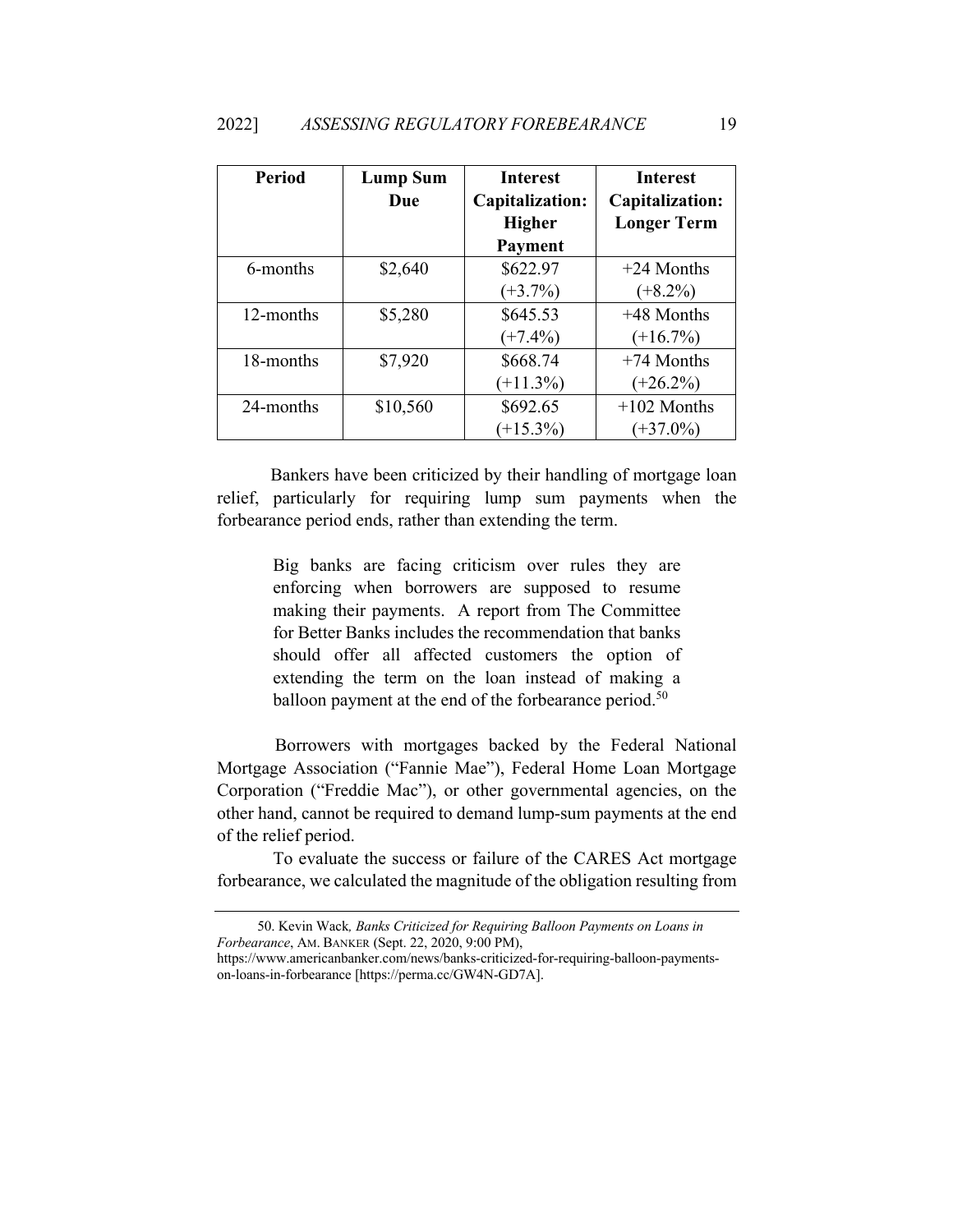different forbearance periods in relation to resources of borrowers. Conceptualizing the potential lump sum due, or the increase in required payment, is critical to establishing the loan losses, if any, on TDRs when the deferment period ends. As Table 4 demonstrates, the adverse consequence of deferring monthly payments increases as the forbearance period extends.

- **6-month Forbearance Period:** First, the delinquency can be cured with a lump sum payment of \$2,640 per \$100,000 outstanding. The payment due represents interest not paid. Alternately, the lump sum could include interest and principal that would lead to a lesser loan balance due. Second, the payment could be increased from \$601.02 to \$622.97 on a \$102,640 loan balance, which represents a 3.7% increase in monthly obligations. Third, the term of the loan could be extended by twenty-four months, but the payment would remain unchanged on the recast larger loan balance. It is important to note that missing payments for six months translates into two years of additional contractual commitments.
- **12-month Forbearance Period:** The mortgagor can (1) pay a lump sum of \$5,280l; (2) face a large increase in monthly payment to \$645.53 on a \$105,280 loan (a 7.4% monthly increase); or (3) extend the loan by forty-eight months (four years) on the larger loan balance to pay off the one-year moratorium.
- **18-month Forbearance Period:** Although not initially authorized by the CARES Act, but later implemented by regulatory action, the mortgagor can (1) pay a lump sum of \$7,920; (2) face a significant increase in monthly payment to \$668.74 (an 11.3% increase) on a loan of \$107,920; or (3) extend the loan by seventy-four months (more than six years) to pay off the eighteen month deferment period.
- **24-month Forbearance Period:** Even though few banks would ordinarily consider a two-year moratorium unless specified by law or encouraged by regulation, the mortgagor in this case would (1) pay a lump sum of \$10,560; (2) face an exorbitant increase in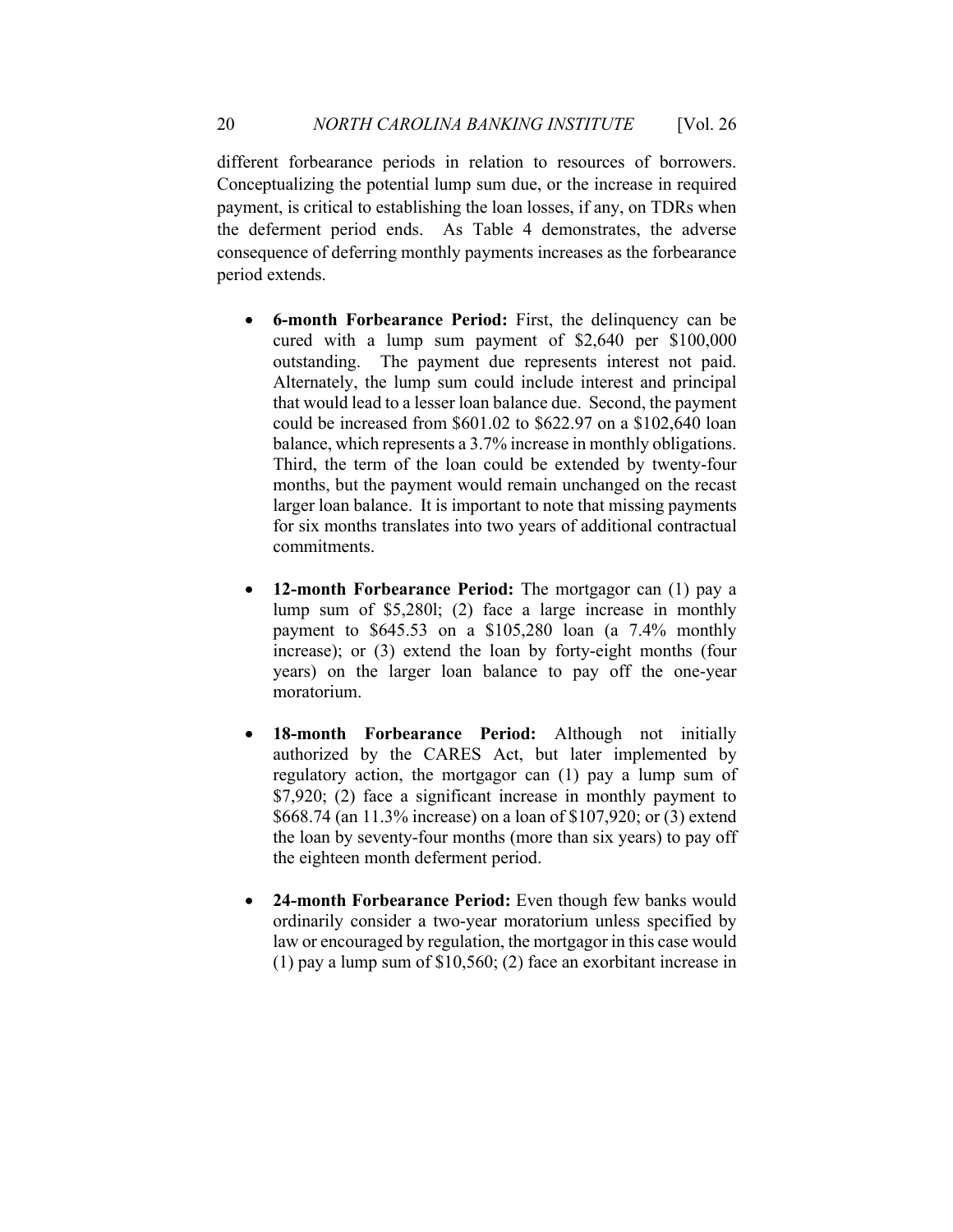monthly payment to \$692.65 (a 15.3% rise) on a loan balance of  $$110,560$ ; or  $(3)$  extend the loan by 102 months (eight and onehalf years) to pay off the twenty-four month grace period.

If a repayment plan is not practical because of the length of the forbearance period, bankers could also consider loan forgiveness or a reduction in the contractual rate of interest where such actions are preferable for the consumer *and* better than foreclosure and seizure of the dwelling by the financial institution.

 The rate of interest on the original mortgage loan is also an important factor in evaluating the effect of the CARES Act forbearance on the borrower and the bank. Table 5 shows how mortgagors with contractual rates of interest at the  $5<sup>th</sup>$ ,  $95<sup>th</sup>$ , and  $99<sup>th</sup>$  percentiles are affected by different forbearance periods.

#### **Table 5**

Consequence of Repayment Options for a \$=100,000, 25-year Mortgage Loan at Various Interest Rates and Authorized Forbearance Periods

| 5 <sup>th</sup> at 3.87%<br><b>Rate and</b><br>Payment at<br>\$520.69 | <b>Lump Sum</b><br>Due | <b>Interest</b><br>Capitalization:<br><b>Higher</b><br>Payment | <b>Interest</b><br>Capitalization:<br><b>Longer Term</b> |
|-----------------------------------------------------------------------|------------------------|----------------------------------------------------------------|----------------------------------------------------------|
| 6-months                                                              | \$1,935                | \$537.20<br>$(+3.2\%)$                                         | $+16$ Months<br>$(+5.4\%)$                               |
| 12-months                                                             | \$3,870                | \$554.25<br>$(+6.4\%)$                                         | +33 Months<br>$(+11.5\%)$                                |
| 95 <sup>th</sup> at 7.42%<br>and Payment<br>at \$733.80               |                        |                                                                |                                                          |
| 6-months                                                              | \$3,710                | \$766.41<br>$(+4.4\%)$                                         | $+42$ Months<br>$(+14.3\%)$                              |
| 12-months                                                             | \$7,420                | \$799.71<br>$(+9.0\%)$                                         | $+95$ Months<br>$(+33.0\%)$                              |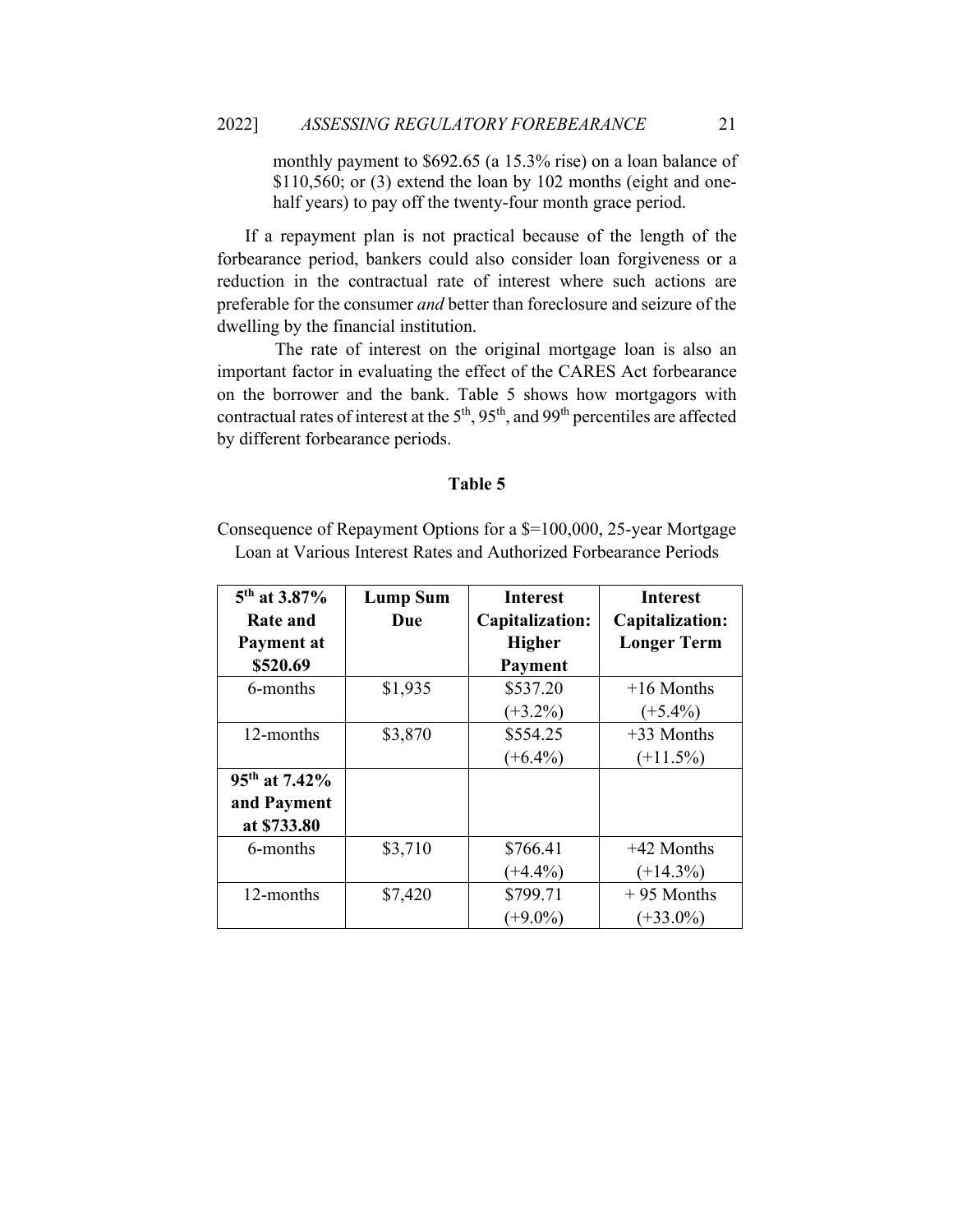| $99^{th}$ at 9.38% |         |             |               |
|--------------------|---------|-------------|---------------|
| and Payment        |         |             |               |
| at \$865.37        |         |             |               |
| 6-months           | \$4,690 | \$910.62    | $+80$ Months  |
|                    |         | $(+5.2\%)$  | $(+27.2\%)$   |
| 12-months          | \$9,380 | \$956.57    | $+281$ Months |
|                    |         | $(+10.5\%)$ | $(+97.6\%)$   |

It is instructive to focus on high-rate loans at the  $99<sup>th</sup>$  percentile, as these loans retain a higher LTV ratio, a worse debt service coverage ratio, and/or a debtor with a poor credit history. The average yield on residential mortgage loans at the 99<sup>th</sup> percentile—as of the enactment of the CARES Act—was 9.38%. The implied monthly payment is \$865.37 per \$100,000 outstanding for a residual twenty-five year period of amortization. We considered the two forbearance periods initially authorized by the CARES Act.

- **6-month Forbearance Period:** First, the delinquency can be cured with a lump sum payment of \$4,690 per \$100,000 outstanding. Second, the payment could be increased from \$865.37 to \$910.62 on a \$104,690 loan balance, which represents a very large 5.2% increase in monthly obligations that will exceed wage growth if the mortgagor is fortunate enough to remain employed. Third, the term of the loan could be extended by eighty months, but the payment would remain unchanged on the larger loan balance. Forbearance of mortgage payments for just six months translates into almost seven years of additional payments on a high-rate loan.
- **12-month Forbearance Period:** The mortgagor can (1) pay a steep lump sum of \$9,380; (2) face a significant increase in monthly payment to \$956.57 on a \$109,380 loan (a 10.5% monthly increase); or (3) extend the loan by 281 months on the larger loan (more than twenty-three additional years) to pay off a one-year moratorium on mortgage payments. If the payment forbearance lasts more than one year, the loan balance increases so much for high-rate loans that extending the maturity is not financially feasible.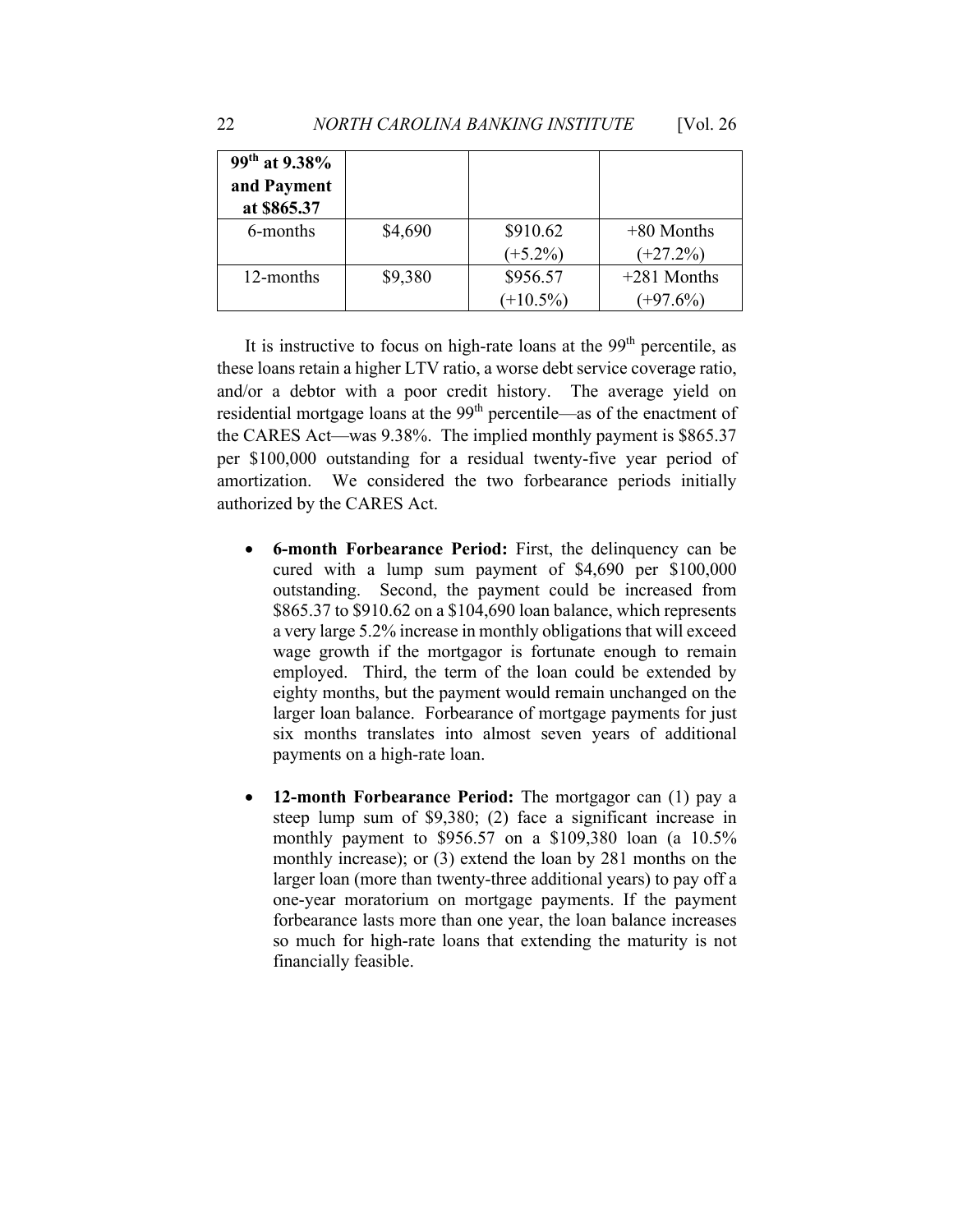Mortgagors with high-rate loans have little latitude to afford longer terms given the consequence of compounding interest. Resolving loan forbearance lasting twelve months or longer offers sharply fewer options than forbearance limited to six months. In this complex environment, bankers will be challenged to set a repayment plan suitable for a cash-strapped homeowner. The contractual rate of interest and the deferment period are important determinants of the likely success of a loan modification program for a TDR.

 Another key variable in evaluation the effect of the CARES Act forbearance program is the LTV ratio. The LTV of new loans originated in 2019 averaged 87% with a median value of  $95\%$ <sup>51</sup> If a more severe 95% LTV at the time of the origination of the loan is assumed, this key credit risk metric would change for various contractual interest rates; and deferment periods with LTV ratios in excess of 100% indicate that a bank would suffer losses in the case of foreclosure on the mortgage.

- **Loans at the 5th Percentile Interest Rate (3.87%):** The implied LTV ratio would only exceed 100% with an eighteen-month or twenty-four-month period of grace, neither of which was initially contemplated in the CARES Act.
- **Loans at the 95th Percentile Interest Rate (7.42%) and at the 99th Percentile Interest Rate (9.38%):** Higher-rate loans exceed a 100% LTV with a one-year or longer deferment period.

The potential loan repayment plans must be compared to home value trends, wage growth, and the mortgagor's likely financial resources. According to the S&P/Case Shiller Home Price Index released in early 2021, home prices for the 20-City Composite appreciated by 11.1% in the United States for the year ended in January 2021.<sup>52</sup> In

<sup>51.</sup> Tendayi Kapfidze, *U.S. Mortgage Market Statistics: 2019*, LENDING TREE (Feb. 18, 2020), https://www.lendingtree.com/home/mortgage/u-s-mortgage-market-statistics-2019/ [https://perma.cc/7WYX-6RLK].

<sup>52.</sup> *S&P Corelogic Case-Shiller Index Reports 11.2% Annual Home Price Gain to Start 2021*, S&P DOW JONES INDICES (Mar. 30, 2021), https://www.spglobal.com/spdji/en/documents/indexnews/announcements/20210330- 1347565/1347565\_cshomeprice-release-0330.pdf [https://perma.cc/WK9Z-Q6R9] ("The 20-

City Composite posted an 11.1% year-over-year gain, up from 10.2% in the previous month.").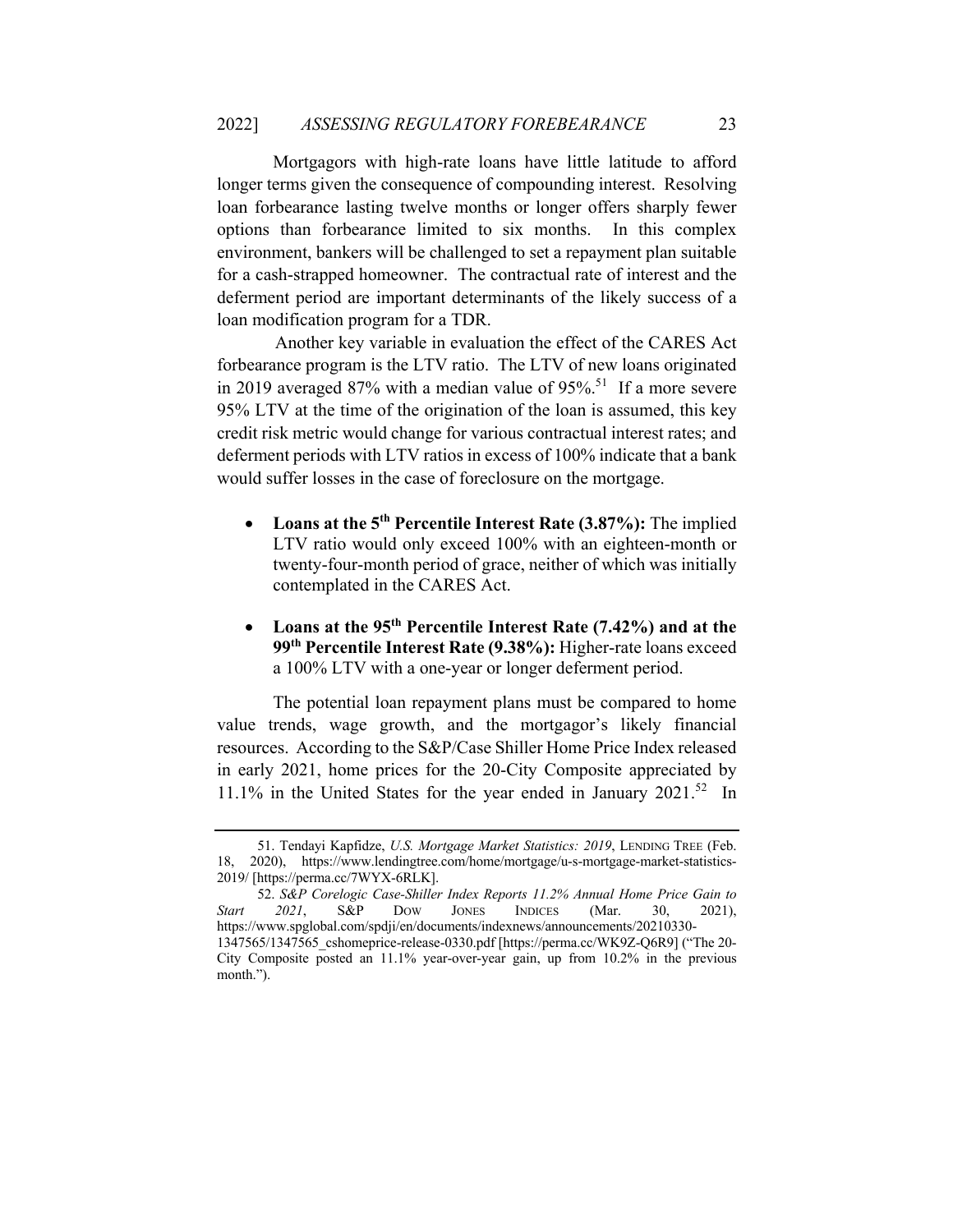contrast to the Great Recession, when home prices declined nationally by over 30%, very low interest rates and telecommuting have encouraged home buying.

Together, the very low interest rates engineered by the Federal Reserve to combat the economic consequence of the COVID-19 pandemic and higher home prices have allowed many qualified mortgagors to refinance into a new larger loan, thus avoiding the hardship of paying a lump sum or the stress of a higher loan payment at the expiration of forbearance. For a time, Fannie Mae and Freddie Mac imposed an "Adverse Market Fee" of 0.5% on most refinanced mortgages.<sup>53</sup> The announcement drew an immediate backlash from the mortgage industry and was repealed promptly after a new acting director of the Federal Housing Finance Agency was appointed by President Biden in June of 2021.<sup>54</sup>

Many mortgagors will be unable to afford higher loan payments to pay off loan balances capitalizing missed payments, despite the fact that average hourly earnings of all U.S. workers increased 4.7% in 2020 according to the Bureau of Labor Statistics.<sup>55</sup> This wage growth is

<sup>53.</sup> *See* News Release, Adverse Market Refinance Fee Implementation Now December 1 (Aug. 25, 2020), https://www.fhfa.gov/Media/PublicAffairs/Pages/Adverse-Market-Refinance-Fee-Implementation-Now-December-1.aspx [https://perma.cc/49NY-865W] (describing the Federal Housing Finance Agency's plan to implement the Adverse Market Refinance Fee).

<sup>54.</sup> *See* News Release, Fed. Hous. Fin. Agency, FHFA Eliminates Adverse Market Refinance Fee (July 16, 2021), https://www.fhfa.gov/Media/PublicAffairs/Pages/FHFA-Eliminates-Adverse-Market-Refinance-Fee.aspx [https://perma.cc/TH4G-JYN2] (announcing that, effective August 1, 2021, the Federal Housing Finance Agency will eliminate the Adverse Market Refinance Fee); *see also FHFA Eliminates Controversial 'Adverse Market Refinance Fee'*, ABA BANKING J. (July 16, 2021), https://bankingjournal.aba.com/2021/07/fhfa-eliminates-controversial-adverse-marketrefinance-fee/ [https://perma.cc/UM3L-UQZK] (reporting the Federal Housing Finance Agency's plan to scrap the "controversial" and "widely criticized" Adverse Market Refinance Fee); Press Release, White House Briefing Room, President Biden Announces Nominee for Director of the Federal Housing Finance Agency (Oct. 14, 2012),

https://www.whitehouse.gov/briefing-room/statements-releases/2021/12/14/president-bidenannounces-nominee-for-director-of-the-federal-housing-finance-agency/ [https://perma.cc/3HMD-W3JK] (publicizing President Joe Biden's nomination of Sandra L.

Thompson to serve as Director of the Federal Housing Finance Agency).

<sup>55.</sup> *Real Average Weekly Earnings up 4.7 Percent from November 2019 to November 2020*, U.S. BUREAU OF LABOR STAT*. (Dec. 17, 2020),* 

https://www.bls.gov/opub/ted/2020/real-average-weekly-earnings-up-4-7-percent-fromnovember-2019-to-november-2020.htm [https://perma.cc/49NY-865W] ("Real average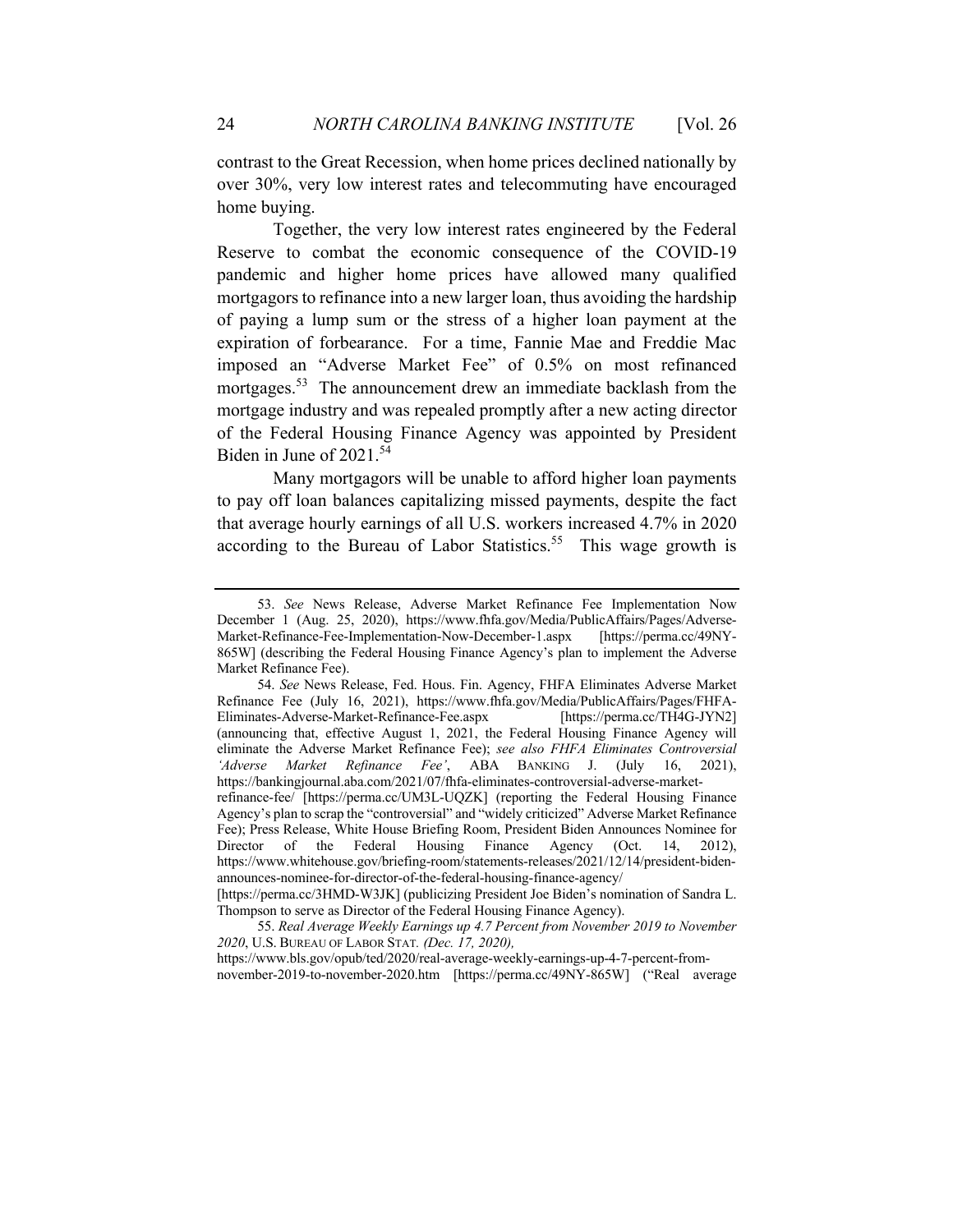sufficient to meet a higher payment from a loan recast for a six-month deferment period, but it is likely inadequate to service higher rate loans or longer deferment terms. Moreover, solid wage growth is not shared by all Americans, such as service workers in the travel and entertainment industries that were battered by the COVID-19 pandemic.

Refinancing into a lower interest rate loan brings little comfort to bankers and mortgagors located in geographic regions experiencing little demand for housing and much lower levels, if any, of home price appreciation. Mortgagors unable to meet contractual loan payments, whether deferred or not, also have less of an ability to sustain normal and recurring maintenance on residences. Properties with substantial deferred maintenance will not appreciate at the same level, if at all, as other homes in the region.

 The most recent Survey of Consumer Finances compiled by the Federal Reserve prior to the onset of the COVID-19 pandemic provides a framework by which to estimate how consumers might deal with curing a period of payment relief mandated by the CARES Act.<sup>56</sup>

- 15% of families report spending more than received in income. These families resolved the shortfall by relying on savings and using credit cards.
- The median residential loan size outstanding is \$111,000 (50% of families have a larger mortgage loan).
- The median debt-to-income ratio for debtors is 95.1%.

hourly earnings increased 3.2 percent from November 2019 to November 2020. The change in real average hourly earnings combined with an increase of 1.5 percent in the average workweek resulted in a 4.7-percent increase in real average weekly earnings over this period.").

<sup>56.</sup> *See* Jesse Bricker et al., *Changes in U.S. Family Finances from 2013 to 2016: Evidence from the Survey of Consumer Finances* 103 FED. RES. BULL., (2017), https://www.federalreserve.gov/publications/2017-september-changes-in-us-family-

finances-from-2013-to-2016.htm [https://perma.cc/NBP7-8PP6] (providing data about family income, net worth, credit use and other financial metrics that can be used as a reference point in understanding the impact of COVID-19 on family finances).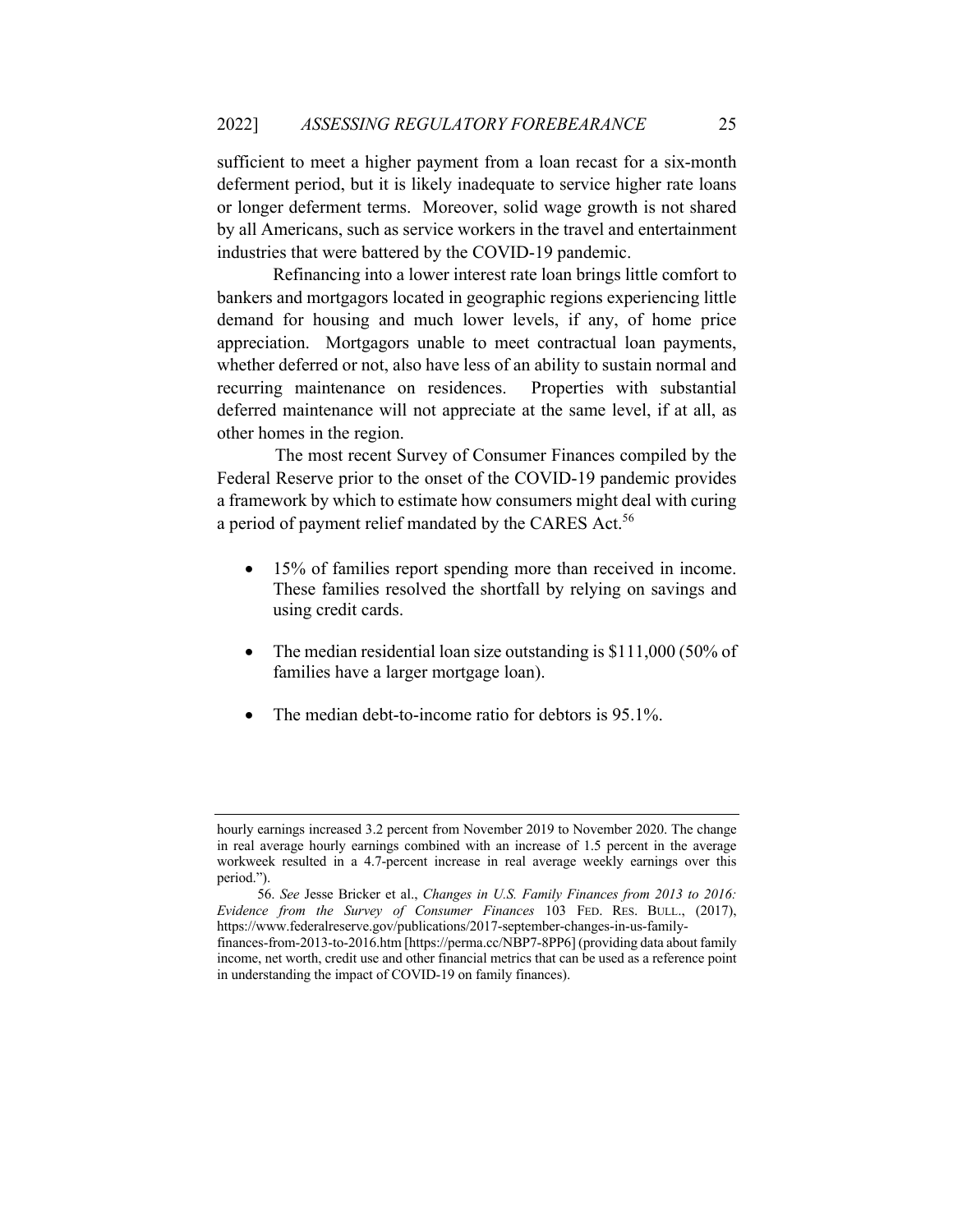• The median amount of readily-available transaction account balances is \$4,500.

 Adjusting for the larger median size mortgage loan (\$111,000) relative to the \$100,000 illustrated in Table 5, households with a loan bearing an interest rate in the  $5<sup>th</sup>$ ,  $50<sup>th</sup>$ , or  $95<sup>th</sup>$  percentile might have sufficient cash to cure a six-month payment moratorium with a lump sum payment unless that cash has been depleted for normal living expenses. Mortgagors with a higher interest rate loan will likely have insufficient ready cash for even a half-year of payment relief. While most debtors do have other sources of cash, accessing those sources may trigger tax issues or early withdrawal fees. Loans with interest rates set at the 50<sup>th</sup> percentile or higher will likely need to be modified with a higher payment or a longer term unless the mortgagor qualifies for a new, lower rate loan by refinancing.

 Some consumer advocates argue that debt forgiveness—not forbearance—would promote fairness for the weakest debtors. Economists within the Federal Reserve System have acknowledged this possibility and its important benefits but have also noted that such a policy shift would come with substantial costs:

> [D]ebt forgiveness . . . [would] remove excessive debt burdens that block the path to future growth . . . . To be sure, such a policy would place the burden of the crisis on another group, namely creditors . . . . The initial responses to the crises by fiscal and monetary policymakers and bank regulators have been massive in scope. Together, they have provided safety net assistance, supported aggregate demand, and helped many households and businesses preserve their financial health and avoid default. Despite these efforts, many lower-wage workers and small businesses continue to struggle financially.  $\ldots$ <sup>57</sup>

<sup>57.</sup> JOHN MULLIN, FED. RES. BANK OF RICHMOND, THE CORONAVIRUS CRISIS AND DEBT RELIEF 7 (2020), https://www.richmondfed.org/-/media/RichmondFedOrg/publications/research/econ\_focus/2020/q2-3/feature1.pdf [https://perma.cc/WS3K-WCSZ].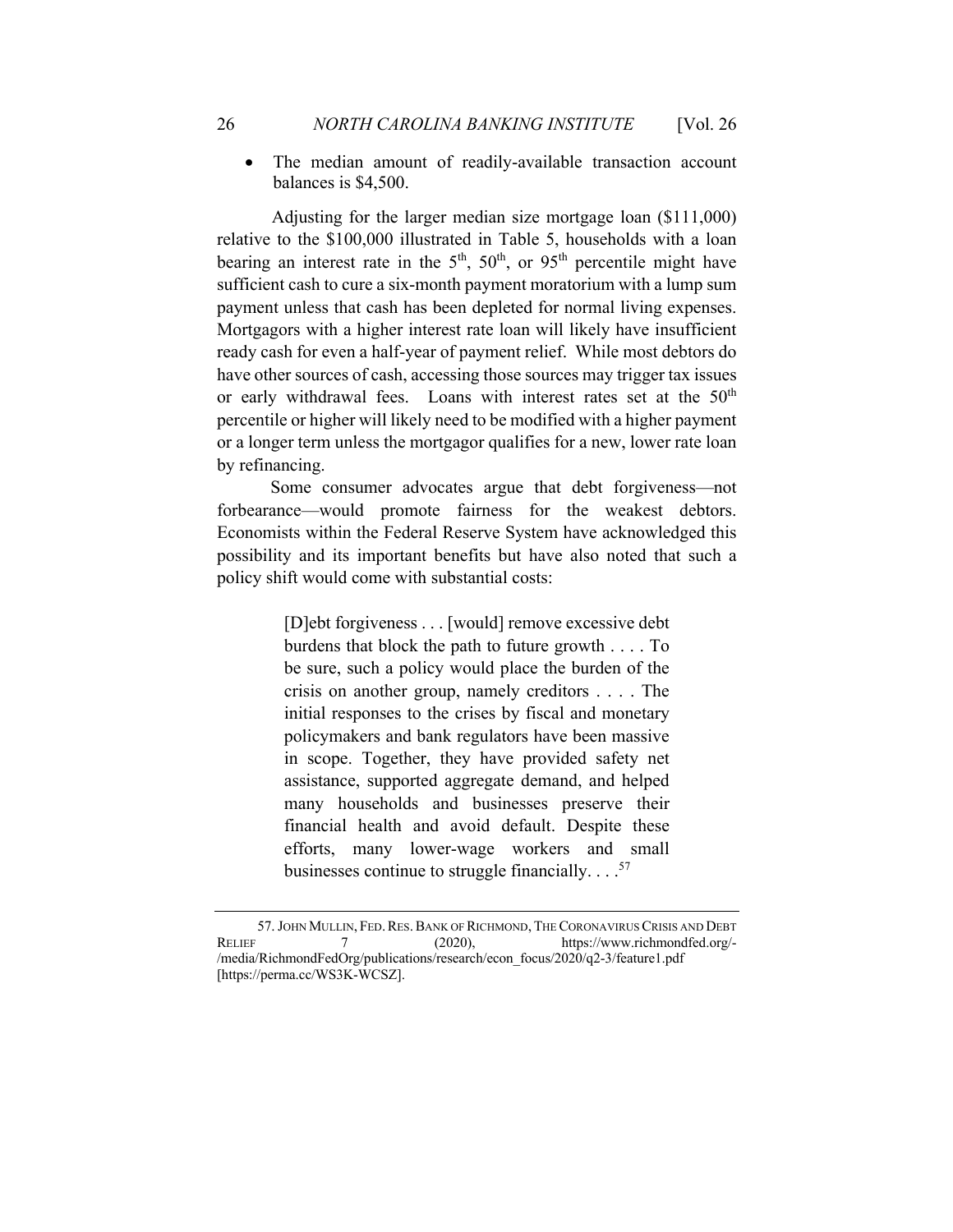The federal government recently has embarked on an ambitious policy of providing direct financial assistance to consumers and borrowers, such as the stimulus payments authorized under the CARES Act, the Consolidated Appropriations Act of 2021, and most recently, the American Rescue Plan Act of 2021.<sup>58</sup> The impact of these legislative initiatives has not yet been fully realized. Direct stimulus payments to consumers with moderate- to low-incomes provides, in some respects, a source of debt forgiveness. Our empirical analysis confirms the regulatory insight that higher risk debtors borrowing funds at a high-rate, and with limited other resources, are most at risk of being unable to benefit from any period of relief provided by regulatory forbearance. Moreover, these debtors are most in need of debt forgiveness or stimulus payments.

This analysis suggests that bank will be spared losses in the areas where home prices have generally appreciated by 10% or more. Generally, home values have kept pace with larger loan balances incurred by borrowers accepting a six-month moratorium for a loan at any rate of interest. If mortgagor's request, and banks subsequently provide, a oneyear moratorium for borrowers with loan rates at or above the 50<sup>th</sup> percentile, there is likely to be more risk to banks. Such mortgagors have fewer sources of cash and savings available and are already indebted heavily. Thus, banks that focused on mortgagors with low credit scores and high LTV ratios to earn high rates of interest will be susceptible to incurring the largest losses. Historically, banks fail given the origination of high-yield, risky loans.

#### VI. CONCLUSION

Commercial banks are subject to regulation, examination, and supervision designed to foster a safe and sound industry given the economic importance of the sector and the public costs incurred when institutions fail. The CARES Act, signed into law in 2020, responded to

<sup>58.</sup> The Coronavirus Aid, Relief, and Economic Security Act ("CARES Act"), Pub. L. No. 116-136, 134 Stat. 231 (2020); Consolidated Appropriations Act, 2021, Pub. L. 116-260, 134 Stat. 1182 (2020); American Rescue Plan Act of 2021, Pub. L. No. 117-2, 135 Stat. 4.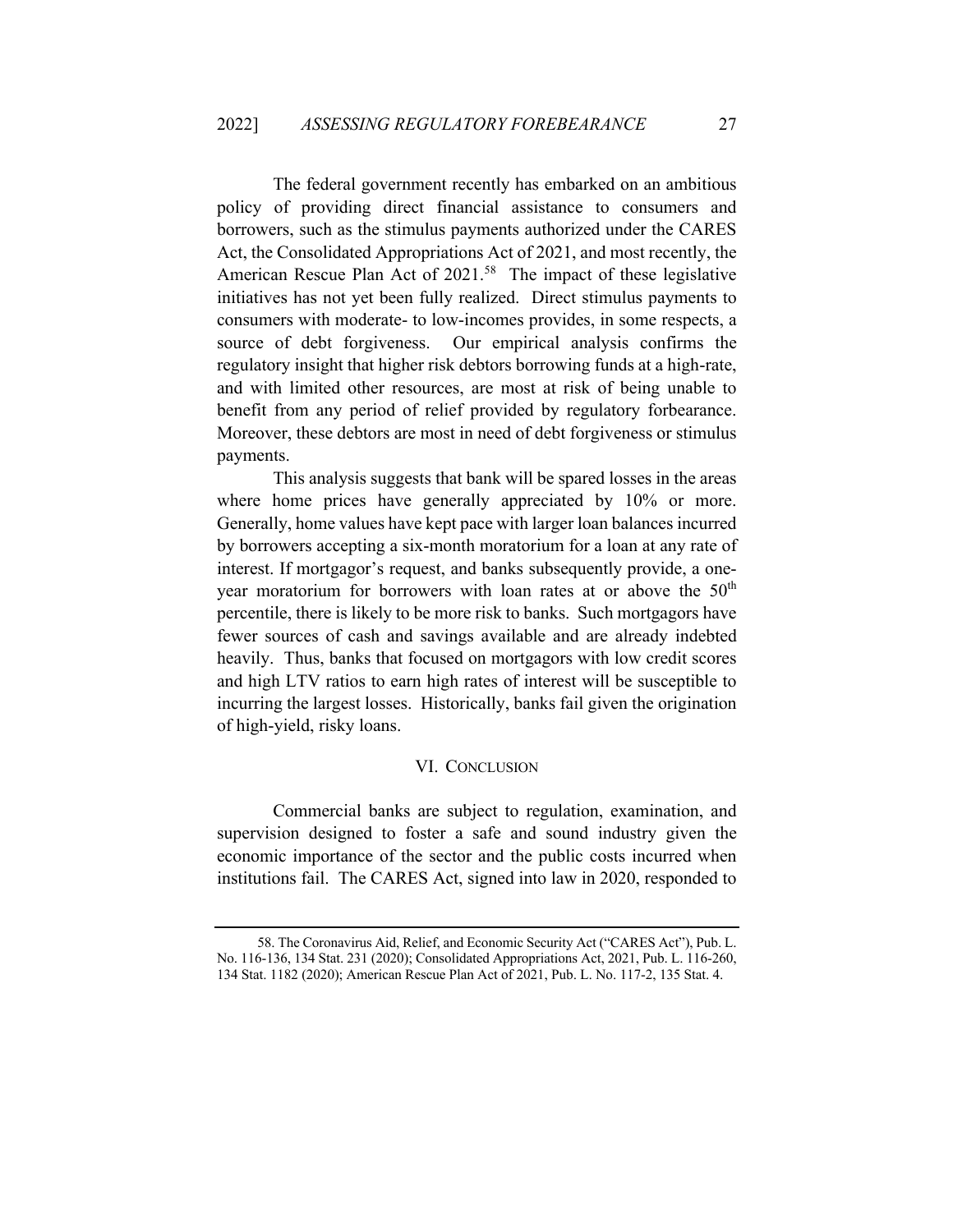the loss of personal income and business sales due to the COVID-19 pandemic. While the CARES Act allowed affected borrowers to request forbearance related to paying contractual loan obligations, it did not forgive the payments altogether.

For loans not refinanced or modified with higher payments or longer terms after the deferment period terminates, banks will need to apply GAAP for any TDR. CECL, adopted by the FASB in the years following the Great Recession, requires the allowance for loan losses to be sufficient to cover all losses projected over the *estimated life* of loans and leases originated or purchased.

Banks that originated or purchased high-rate residential mortgage loans to mortgagors with a high loan-to-value ratio or an uneven credit history, and that deferred payment for longer than six months, are most at risk of incurring losses. This is because such borrowers will unlikely be able to pay a lump sum to cure the payments skipped or afford a higher monthly payment. Bankers who originated low-rate loans to customers with lower LTV ratios and strong credit histories, and who limited deferment periods to six months or less, will fare relatively well. This is especially likely given the fact that home prices have increased by more than 10% nationwide since the onset of the COVID-19 pandemic. Very low interest rates achieved by the Federal Reserve System to resuscitate the moribund economy allowed qualified mortgagors to refinance. Wellmanaged banks well equipped to withstand economic shocks or natural disasters. Losses should prove manageable given that only 5.5% of homeowners were in forbearance as of late-2020.<sup>59</sup>

Financial institutions that adopted business plans based on highyield mortgage loans incur the most exposure to losses. Forbearance merely extends the period until loan losses, if any, are recorded and allows adversely affected debtors time to restore diminished financial resources. Loss exposure for banks increases the longer the period of forbearance, the higher the LTV ratio, and for mortgagors maintaining irregular credit histories, little available cash, and homes located in

<sup>59.</sup> *See* Orla McCaffrey, *Covid-19's Financial Toll Mounts as Homeowners Keep Postponing Mortgage Payments*, WALL ST. J. (Jan. 24, 2021, 8:00 AM), https://www.wsj.com/articles/covids-financial-toll-mounts-as-homeowners-keeppostponing-mortgage-payments-11611493201 [https://perma.cc/QU2A-S3MC].